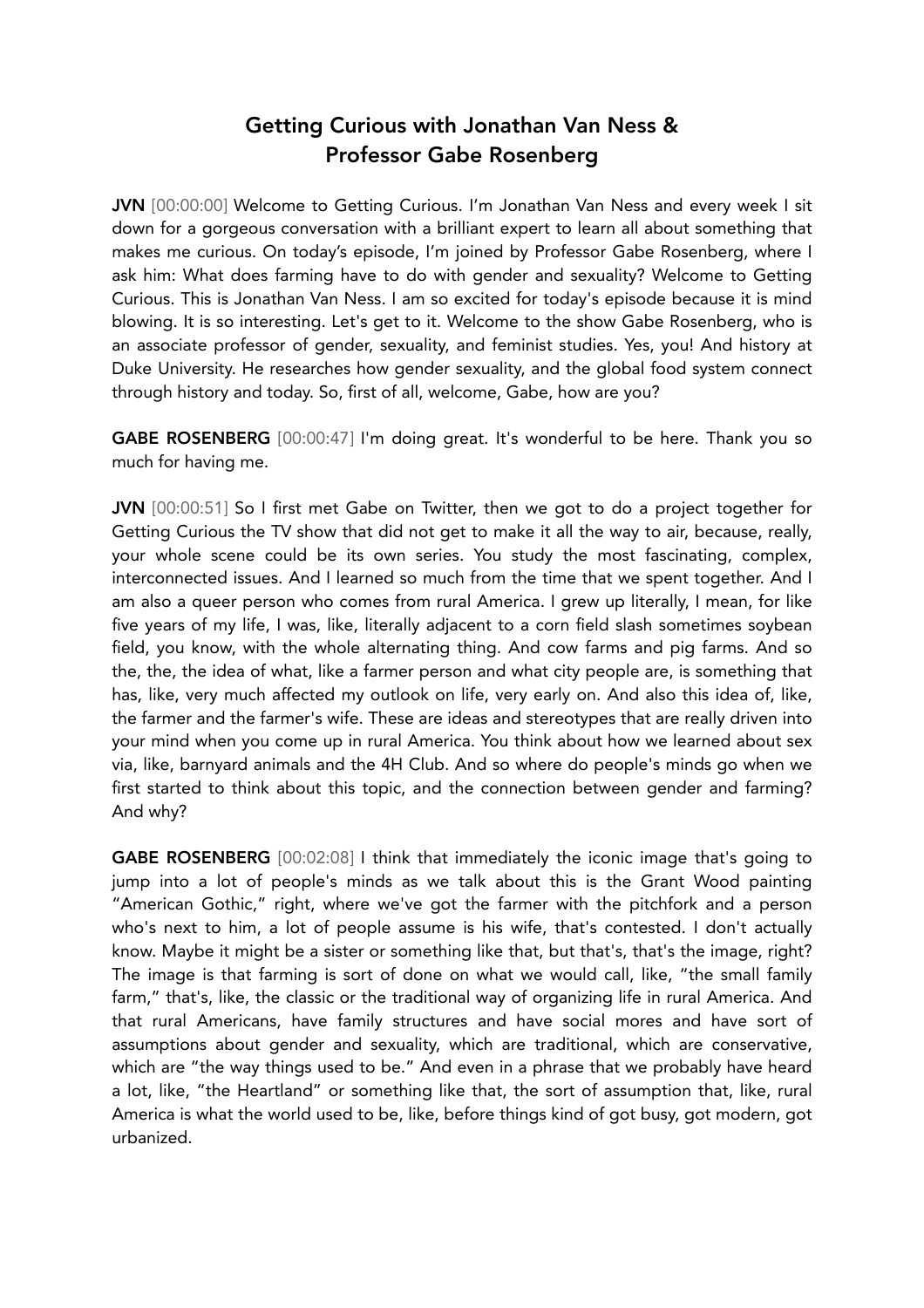JVN [00:03:13] So take us back. Can you set the scene for us with the history of US farming? What is the history of farming in the US?

GABE ROSENBERG [00:03:22] You have to go back long before Europeans ever arrived in the United States. Because of course, Indigenous peoples lived in North America. They lived in the territories that would become the United States for thousands and thousands of years before Europeans arrived. And they practiced agriculture. And that agriculture in fact worked very, very well in most cases, in the environmental sort of context that was developed. It operated very, very differently from European agriculture and from the agriculture that we know today. And so there's a really profound transformation, not just in, like, how food is produced, but also actually in the environment as a result of colonization. And this is the result of, of Europeans entering into the scene. They're, they're radically changing the landscape and with it, they're also displacing Indigenous ways of, of, of being on land and producing food, which is the sense that they're uprooting Indigenous agriculture. That actually has a, has its most profound consequences in some ways in how gender relates to agriculture, because in fact, Indigenous populations had very, very different ways of organizing agriculture, in terms of gender divisions of labor.

JVN [00:04:37] We ended up getting to learn a little bit about that on Getting Curious the TV show. We also learned about some of the ways that the disruption of food for Native Americans was so pervasive throughout the creation of the United States. So how does, like, the displacement by white colonials into, like, the expansion of rural farms solidify these gender roles that we kind of adhere to today?

GABE ROSENBERG [00:05:02] We associate, today farming as, a form of, of labor that is usually done by men. For many Indigenous peoples that just wasn't the case, that they tended to have, gender sex systems that were, were much more complicated, were not necessarily binary. And that when they intersected with agricultural labor, it was usually the case, that, that women were, were doing a large amount of that labor, that in fact, they were the primary laborers. Which, from a global perspective, by the way, and I would note this, continues to be true around the world, that a lot of, a lot of people, outside of the United States and outside of the global north, still operate, with this kind of gender division of labor that, that agricultural labor is often "women's work," so to speak. And it's, it's European colonization that comes in and uproots that system with a very, very different organization of labor. And it's an organization of labor that's primarily, sort of oriented towards producing agricultural commodities for, for the market and for that labor to be associated with a male head of household. So a man who is the head of the household, which is to say the farmer, and there's also another word that goes in here, which is "the husband." And we can, we can talk about that, cause that's a word that has a really intruding etymology. Now, I want to be very clear, like, certainly in the colonial period in the 19th century and into the 20th century, in fact, like, women were still doing a tremendous amount of important labor for the household that was producing value. But, the primary question of who controlled agriculture and who was responsible for agriculture, who was the boss of agriculture, so to speak, shifted from an organization that was largely matriarchal in some senses to one that was patriarchal.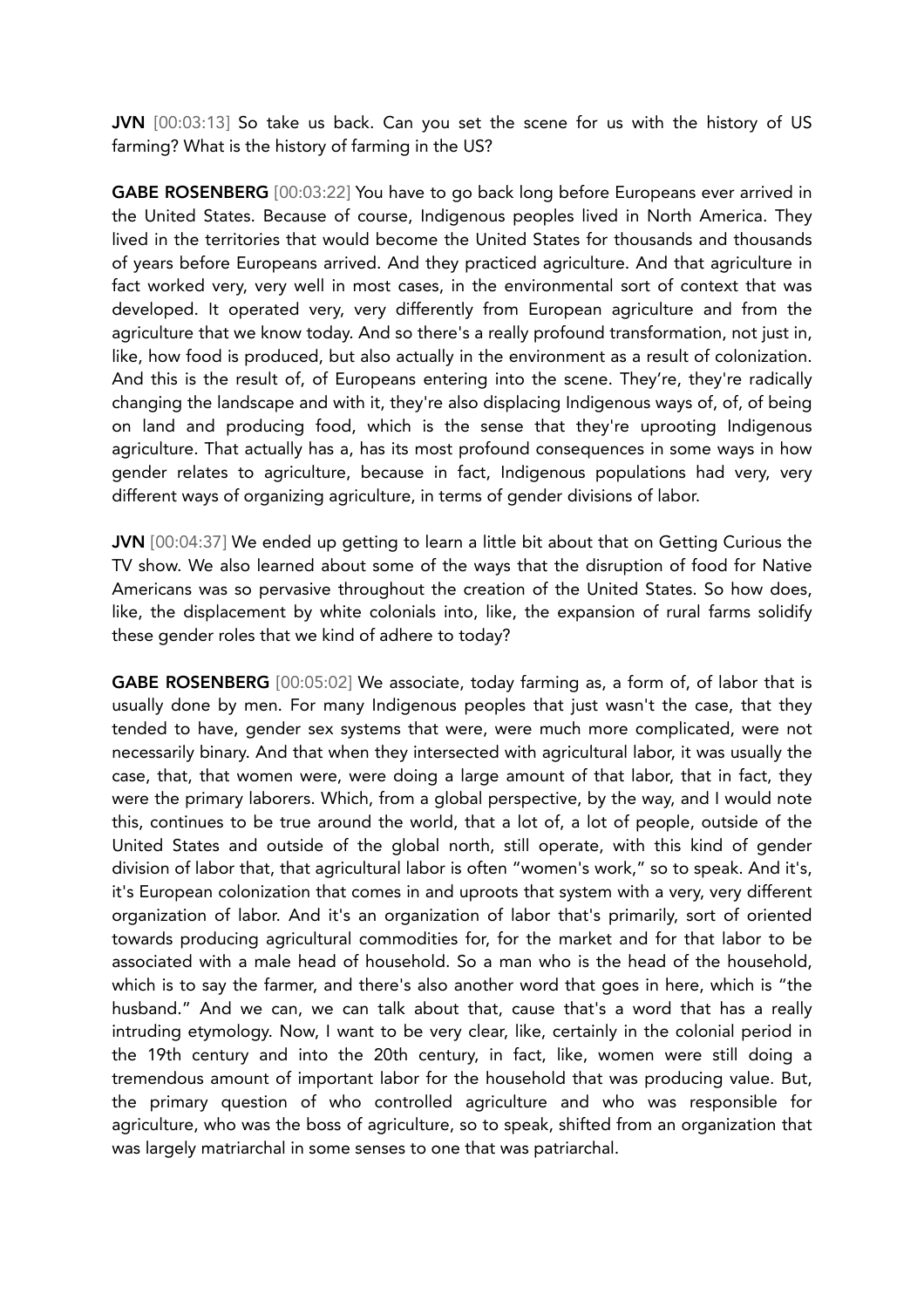JVN [00:06:56] So what does husband mean? What's the etymology of husband?

GABE ROSENBERG [00:06:59] We think of, like, "husband pairs with wife," right? So you have a husband and you have a wife. But in fact, those words don't sound anything alike. So the, the actual sort of like original pair of wife from old English is "wer". So "wer and wife." And, and that just means essentially, the old English terms for man and woman, a husband, is, is an older term that that comes, I believe from, from Norse. And it's a combination of two terms that means essentially like, "The holder of the farm." It's the head of the farm. It means, "the master of the dwelling," but, but generally speaking, the, the roots of, of the, the second syllable there, "bond" is "bóndi" and that's the tiller or the cultivator. And so conceptually, what a husband is, is he's the guy who's, like, in charge of the farming. And so when people say that, you know, they're, they're at a party and they're, like, "This is my husband, Todd." They don't know it, but, but they're actually using a word that has an agricultural sort of origin. And that, that means this guy, Todd, even though maybe he's an accountant or something like that, happens to be the guy who's the head of the farm. We're, we're still sort of, like, stuck in that language. And in a real sense, what it meant was that the husband was the figure, who was responsible for organizing and bossing around people as far as, controlling reproduction was concerned. And that's really what it meant to be a husband in that sense.

JVN [00:08:41] Have you been watching The Gilded Age? [CROSSTALK] Me too, I'm like, "Work, honey!" I feel like I'm, like, really into it. As a historian, are you, like, obsessed or are you, like, "Oh, you could have gone deeper."

GABE ROSENBERG [00:08:54] I mean, well, you gotta be careful. Historians are such nerds. We always feel that.

JVN [00:08:58] Cause I am fucking obsessed. I am, like, so obsessed. I like harping it up with, like, a fucking, I just, I missed Downton so bad that I'm just like, "Ah, get in my belly," I really like it.

GABE ROSENBERG [00:09:10] Oh, I, I love it. I absolutely adore it, but it could also, it could go deeper.

JVN [00:09:15] But then, I feel like we're all, like, elbow deep in shit right now. So, you know, but I agree! But so, so, but I think about, like, that's 1880, you see so much sexism in, just in a lot of the interactions at play, this idea that, you know, men are going to be more away from the house, women are going to be more in the house.

GABE ROSENBERG [00:09:37] Yeah. And, and in the 19th century, in the United States, it's heavily attached to what gets called kind of republican ideology of separate spheres. And the notion here is that men are responsible for participating in public life and sort of organizing the economy, being men of, men, of finance or men of business, all of these questions of economy, that's, that's the man's responsibility. And then public affairs, running the government. That's what men are supposed to do. And then women are supposed to be responsible for the home, and for domesticity and the kind of moral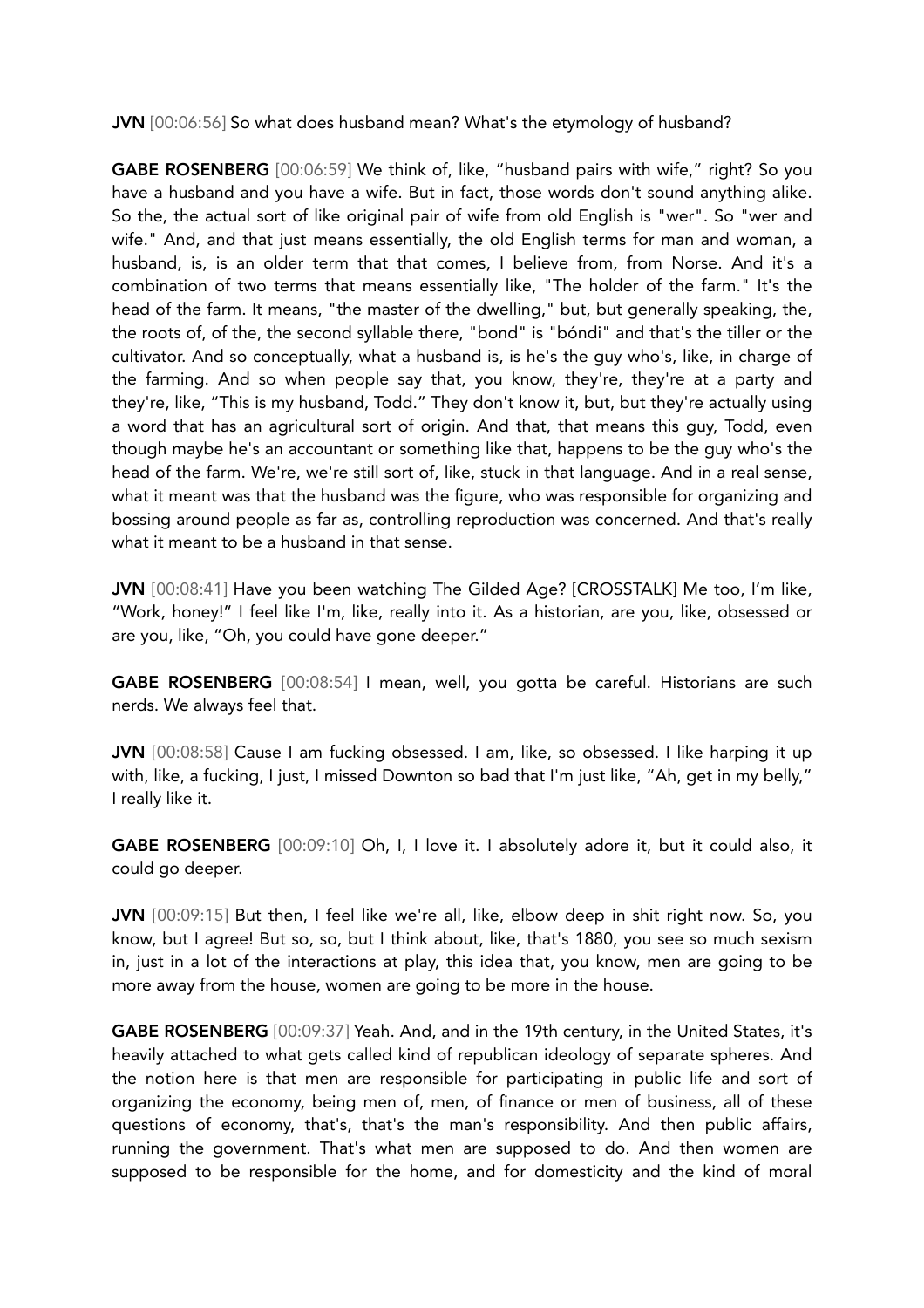education of children that happens there. That's, that's the ideology. And you want to be very, very kind of, like, careful about that, right? Because that's a, that's a dominant ideology. It's very obvious, and you would know this from watching Gilded Age, of course, is that, like, not everyone has access to that. They don't have the material access to that. That's obviously their, the conditions that they find themselves in terms of their class, in terms of their race, in terms of their embodiment, all of these things are going to mediate their access to that kind of ideological space.

And so for most people, the reality is much more complicated. Many women, certainly many poor women, many Black women in the 19th century, don't have, really the possibility of kind of indulging this separate series of theology. They have to be out there working. They aren't, they aren't going to be compensated as, as they probably deserve and as their labor really is valued, but they are out there, and they're earning money for their households. That plays out specifically in how, how sort of, like, most farms in the north work. And I want to be very clear. This is kind of important. This is like, this is Northern agricultural ideology. This is what happens when you don't have, like, a slave system in place, the slave system in the South really, really changes the story with regards to how gender and sex are going to operate. But as far as Northern farm, farms are concerned, you have a kind of separation that is sort of, like, spatial.

And women are responsible for the actual physical environments of the home conceptually, right? That's the ideological sort of, like, perspective of it. And then anything that's kind of, like, proximate to the home. So, like, gardening, dairy work, frequently, poultry work. Those are things that may also be coded as women's work, whereas men's work is going to be further out into the field and it's going to be concerned with the production of these, like, staple commodities for the market. But the reality is, is that, like, in the United States at this time, like, labor is really expensive. And so there's a, there's a also just sort of like an imperative to "make do." So, so at moments of like peak labor demand, everybody's got to work. People have got to– they've, they've got to make do, right? They've got a, they've got to actually just sort of, like, figure out how to do it. And that means that women are working in the fields very frequently. And it means that, like, sometimes pa is mending his own socks and cooking his own dinner.

JVN [00:12:58] So what, what developments lead to these gender roles starting to change?

GABE ROSENBERG [00:13:06] There's a strong motive to be able to figure out, how to sort of, like, reduce the amount of labor that's necessary to produce agricultural commodities. There's a strong economic incentive to do that. There are a lot of introduction of mechanical implements, improved sort of seed varieties. And all this does is, like, in some senses, it, like, makes farming over the course of the 19th century and more and more productive. And, and that creates a lot of like economic pressure that also creates farm consolidation and all of these farmers that we're describing increasingly get knit into first regional, then national than global networks of exchange through things like the construction of the railroads. Remember our, our, our super rich guy in Gilded Age is, of course, like, a rail baron. And this is, this is not a coincidence. Right? So. One thing to remember about the rails, and this is like a really important lesson for understanding how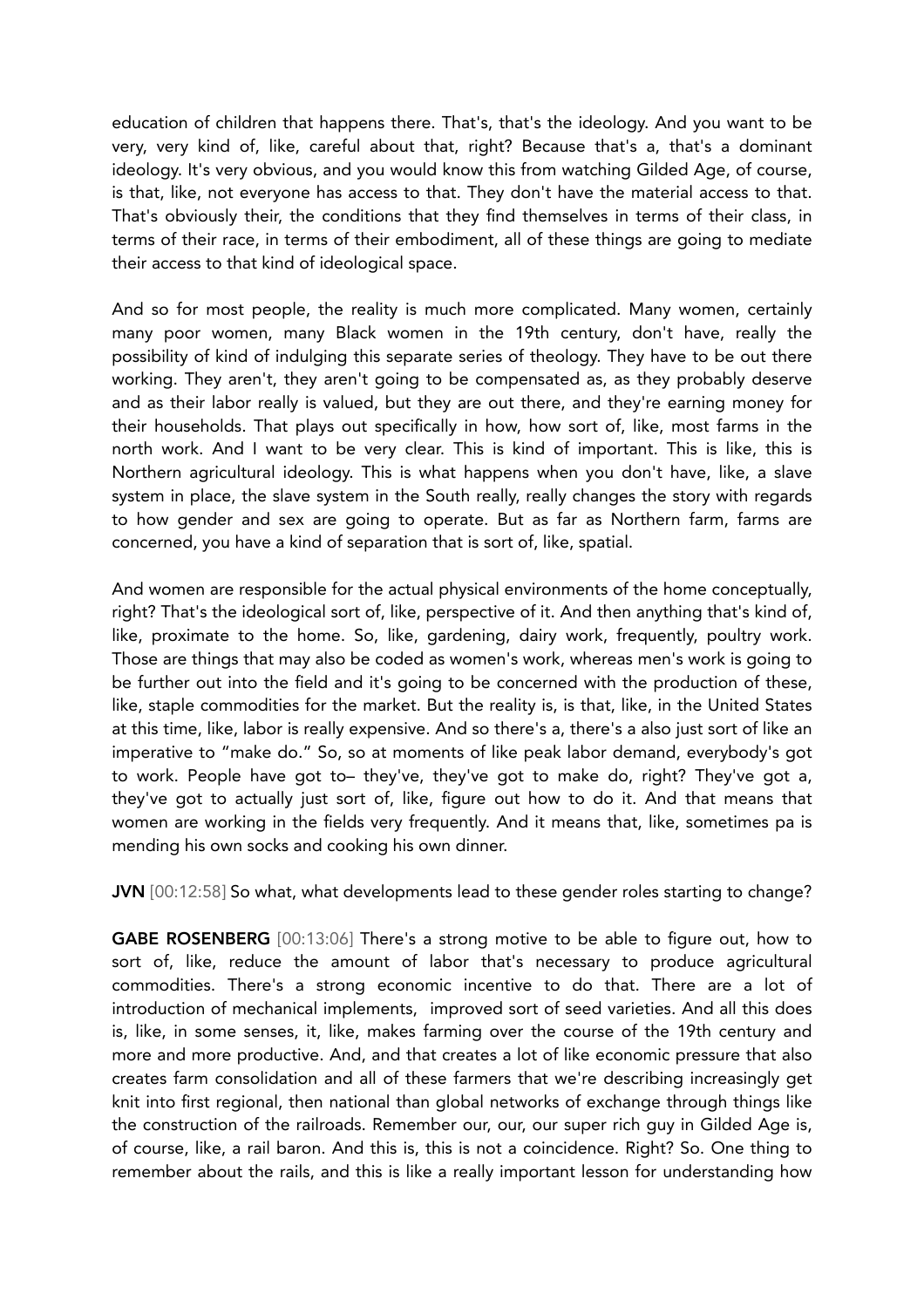agriculture works in the United States: the rails go in not to, like, connect farms that were already there or to other markets, but to make it possible for people to go to places where there weren't farms before, where there may in fact have been Native populations that were engaged in, in other forms of agriculture, but they weren't doing this kind of marketoriented agriculture for the most part, and to settle those places.

Right. And so that's the process that happens roughly between about 18, 1860, and 1890. And then in the 1890s into the 1900s, you start to see this, this kind of, like, consolidation and competition. And, and then increasingly you need fewer people in, in rural America and they start migrating into, into cities. And that's a process that happens really over the course of the entirety of the 20th century. The United States sort of sees a big explosion in number of farms after the civil war. And then after WWII, it really, really tanks in terms of the total number of farms. And there's a similar sort of statement that, like, the majority of Americans are born in the countryside until, until the 1920s and 1930s. And then there's a steady kind of depopulation that happens after WWII. Those changes also have pretty remarkable impacts on how gender and sexuality operate in rural spaces though.

JVN [00:15:25] Okay. Yes! How is agriculture about the organization of non-human reproduction for human purposes?

GABE ROSENBERG [00:15:39] It's a great question. And that is my very, very eclectic, and I would say not universally accepted definition of what agriculture is. So that's, my that's, like, how I define agriculture. So it may be the reproduction of a plant, right? So a corn plant, a soybean plant, it may be the reproduction of a pig or a cow or a chicken or a goat. But fundamentally the process that we're kind of describing, is the, the process of creating life, managing it, making sure that it reproduces, and then harvesting the sort of excess of that, of that reproduction. And it clarifies a lot of the ways in which agriculture is going to connect to how humans conceptualize and organize of human gender and sexuality, because we get a lot of practice in organizing reproduction by intervening in the reproduction of plants and animals.

JVN [00:16:38] I remember being very young and going to farms for, like, the 4H Club and, like, holding baby pigs. You know, you learned about the birds and the bees you learn about, you know, the circle of life. And, and these are very young ages, I think, to be kind of like, you know, when we say, like, "Don't push about, like, your, your gay agenda on children," but it's, like, but I was four, you know, in preschool on a farm holding a pig that was going to be fucking butchered and, like, taken out away from it's like crying mom, like, we're indoctrinated in these ways of, like, "straighthood" and, like, reproduction, you know, very early. And that was kind of one of those things where I was thinking, like, well, it's, like, old McDonald had a farm honey, and we're seeing these, these nursery rhymes very early on, that really are speaking to like, bigger things. But you just it's, like, the whole, not to make another Dante's Peak reference so soon, but you know, the whole frog in the water thing, I, don't got to say it on this podcast, again! You throw the frog in boiling water, how to it's jumping out. But if you boil it to death and lukewarm water, which that's what I feel like equating humans and sexuality and gender is to like some of these things. We got to get the people there. First, I just went to the end at the beginning of my bad,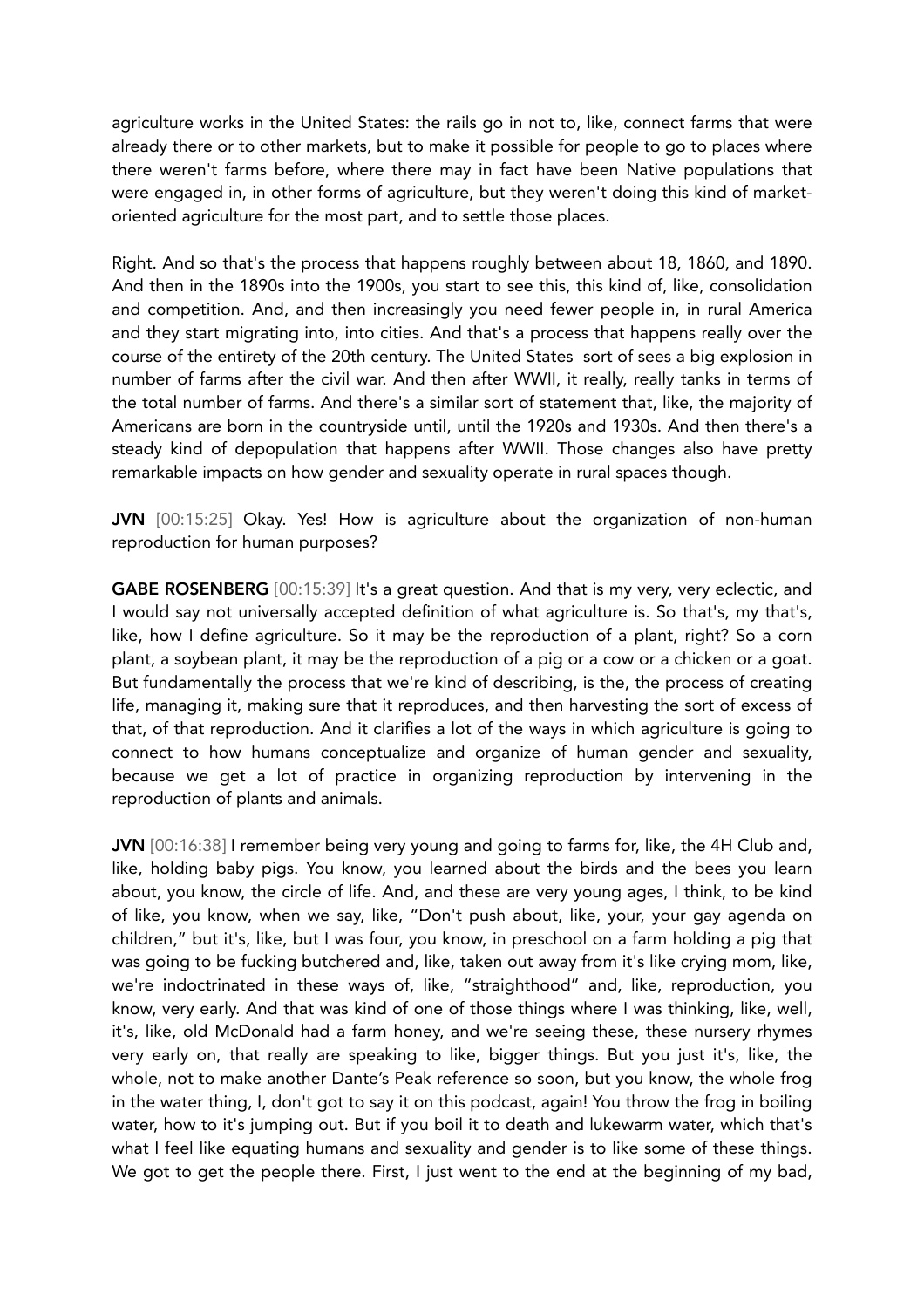but yeah. So please tell me, so, as I'm in the United Kingdom and I keep cutting intermittent, Madonna-like, horrific British accent. How have your views on livestock reproduction foods are not yours? Jesus Christ. I can't do a British accent and ask questions at the same time. I'm just not Christian Amanpour, okay? But how have views on livestock reproduction influenced views on human reproduction in the US?

GABE ROSENBERG [00:18:18] So. What you said there were about like, you know, like seeing, seeing some, like, pretty raw truths about life by just, like, living around agriculture, I think would probably resonate with a lot of people who've spent a fair amount of time in, in rural America or rural anywhere. Right. And just living around farms. It's a, it's a dance of life and death, right? That you, you come to face to face with the realities of both sex and death when, when you're involved in farming. And humans learn things about themselves, about what it means to be human, about the way the world works, about how nature operates, all of these things by looking at animals, right? So you want to, you want to sort of, like, think about how it is that being in proximity to animal reproduction might influence how people think about human reproduction and human gender and human sexuality.

It turns out that, like, as farming and specifically the organization of animal reproduction, undergoes this really startling sort of industrialization over the course of, of, you know, a century, essentially, in the United States, that there's also a pretty fundamental change in how we think about whether or not we can control human reproduction. And in the United States, there are a lot of efforts to instrumentalize human reproduction, to put it under what we would call "scientific" or "expert" management. This is called human eugenics. It results in some, some serious, just horrible, horrible, injustices in American history, things like coerced sterilization. And what's really interesting, and what sort of drives my research at the moment, is that a lot of this thinking comes out of industrial livestock breeding. In other words, that, like, a lot of you eugenicists, people who were taking the position that it was possible to scientifically manage the reproduction of, of humans through things like marriage registries and anti, anti-miscegenation laws, and the last one would be coercive sterilization. Those are all, those are all ways to, like, to manage human reproduction.

But the same people who are making these arguments in many cases had, had sort of, like, worked previously or done research previously, within the context of livestock breeding for commercial purposes. And there are all sorts of delightful, historical giblets. They're not actually delightful. They're, they're, like, creepy and terrible and awful and horrible. So I'm being like a little bit sarcastic there, but, you know, the, the Journal of Heredity, which is the most important publication of the American eugenics movement, at least, amongst intellectuals and academics, originally is called something like "The American Breeders' Magazine." The American Genetics Association, which is the main line sort of scientific research organization that popularized this eugenics is originally The Human Eugenics Board of the American Breeders Association. With the American Breeders Association being an organization that claims as its kind of domain, the reproduction of plants, animals, and humans, and that sort of refrain of plants, animals, and humans is where these people are really coming from in a way it's, it's not that surprising.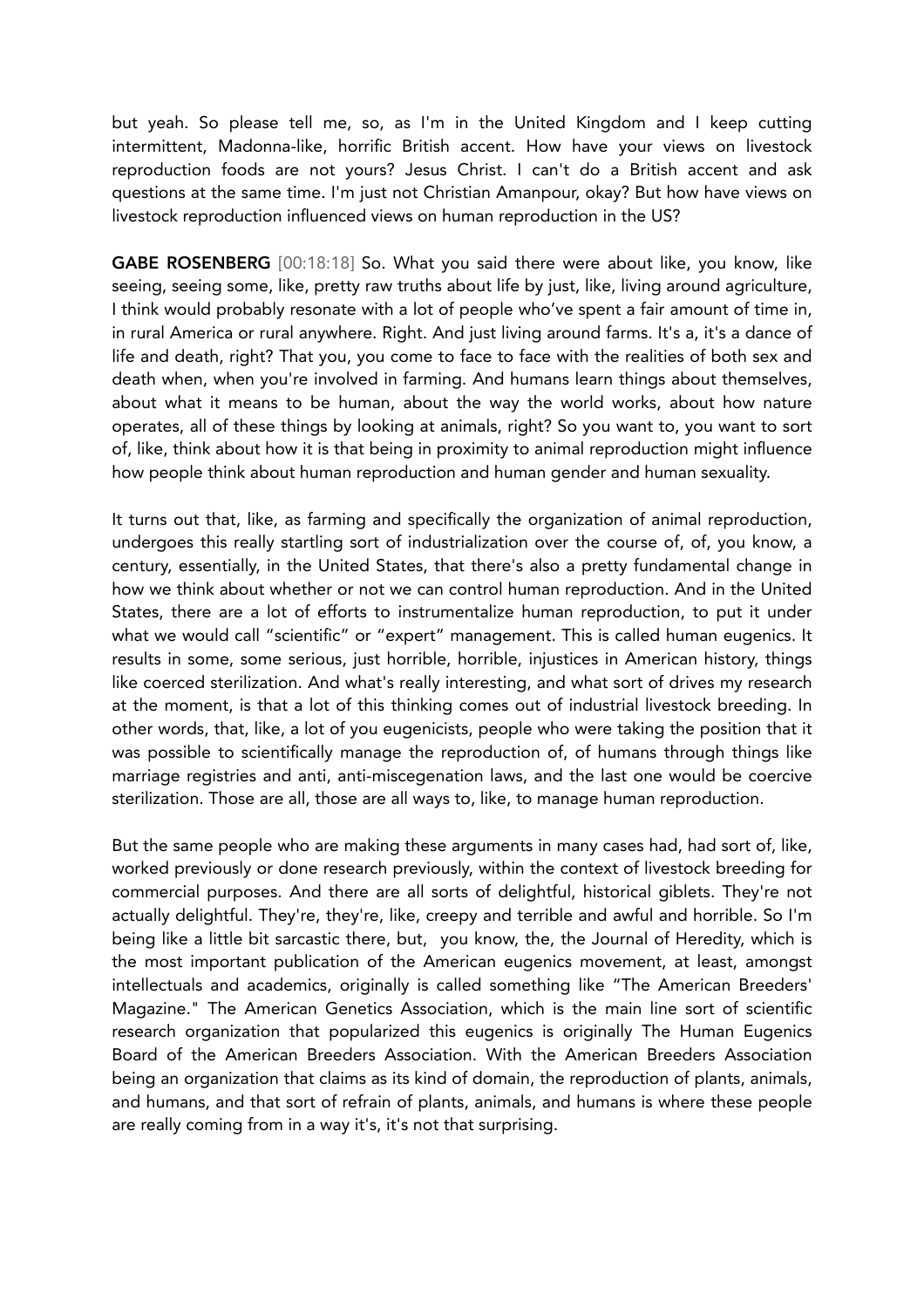I mean, they're, they're Darwinian or they're trying to apply certain understandings of Darwin to, to, to all forms of life, so to humans and also to animals. And they misapply a lot of Darwinian insights where they have a pretty flawed understanding of, of what natural selection is and what artificial selection is. But regardless, they, they wind up doing a lot of, a lot of damage and creating a lot of injustice and suffering in the world as a result. But I think about that a lot, I think about what it means to live in a world in which humans invest so much time and energy in managing the reproduction of non-human creatures, intervening in that reproduction. And I always want to ask the question of, like, "What does that do to us?" "What does that do to our understanding of things, like, life and reproduction?" In the United States, we, we, we, we bring into life and then we kill, 10 billion sentient creatures. Every year it's a, it's a staggering number, right? Most of them are chickens. And I want to know what does it mean for us to be engaged in that really massive sort of world transformational process of reproducing so much life, right? How has it changed us? Because it is a very, very different way of approaching life than what, what had come before with the world was like, even in the 19th or 18th century.

JVN [00:23:22] So, basically, in the early 19 hundreds, it was, like, and 18 hundreds, it was, like, fierce to just be, like, an out and proud eugenicist in America, like, it wasn't, like, a weird thing to say?! That was just, like, "Oh, I'm part of the ping pong league. I love to play tennis. I find eugenics fascinating in terms of proper breeding." So if we were to bring it back to the Gilded Age, that's, like, why Christine Baranski is, like, so worried about her, her niece being seen in public, not necessarily cause she's, like, a eugenicist, although maybe she was, but she was like, "You can't, like, reputation and, like, what women were seen as your class, your status was such a big deal."

GABE ROSENBERG [00:24:01] Unfortunately, as with everything in history, it's really complicated, which is why, which is why the nerd, like, that's why we said before, we can always go deeper. We can always go deeper. So one of the, one of the themes in Gilded Age, which is very familiar to the kind of thinking that we're talking about, is an obsessiveness with genealogy and the notion of, like, bloodlines.

JVN [00:24:27] Oh yeah, cause she was, like, "Their family's been here since the Mayflower or whatever."

GABE ROSENBERG [00:24:32] Yeah. Yeah. And, and so, like, there's an underlying sort of assumption about what gets called, like, a "natural aristocracy." And this is certainly a very common, a common view of the way things work, in that, like, it's, like, really important to have great ancestors. And so eugenicists are pretty obsessed with this. Like, like they, they spend a lot of time trying to come up with, like, genealogical registries of "great men," for example, to like, to demonstrate or prove that like great men always have great ancestors, and it's kinda, it's kind of a bizarre exercise because if, like, you define great men as like rich men, then it's not surprising that rich men have rich ancestors. Right? But that, that doesn't have anything to do with their genes. It has to do with the fact that, like, they're getting actual, literal inheritances of, like, money. But, but they spend a lot of time on this. Or they're, they're very, very invested in the notion that like greatness and worthy qualities are things that get passed on.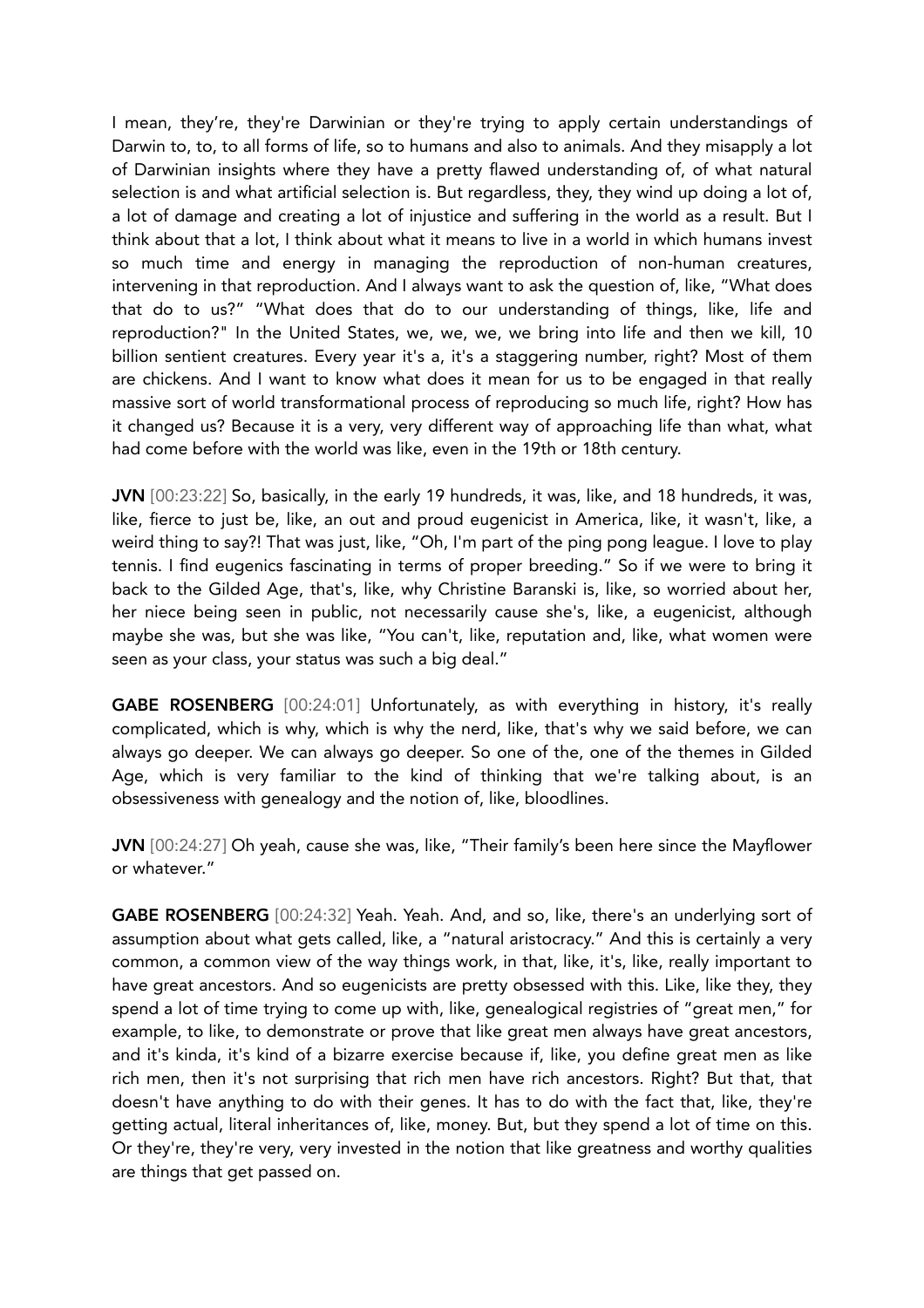What's really, really interesting is that at the same time that this is happening in, like, the 19th century, as this is happening in a, in, in a, in a television show, like, like Gilded Age, right, in that moment when it set, is that like in, in animal breeding communities, there's a sudden like uptick in obsessive focus on the genealogy of what get called "purebred animals." And so, like, in the United States, you have the creation of, like, breed associations, which are, are actually, like, organized to, to, like, popularize and champion particular breeds of animals. The first one is the American Berkshire Association. It's the Berkshire pig, a very distinctive kind of, like, American pig. And if you read these sorts of documents and you read what they're saying about the genealogy of, of their boars, they're using the same language. They're, they're, like, they're like, "This boar is, like, so great," and, like, they'll say he has, like, "a masculine brow," and, like, "Look at, look at his, his, like his fine fine countenance." Or "The sow is a great mother, a great, a great feminine sow, and she comes from a long line of such." Or "This great boar is also the son of this prior great bore." And they're creating a, kind of, like, an aristocracy of swine.

JVN [00:26:57] Do they talk about gay stuff? Is there ever, like, gay pigs?

GABRIEL ROSENBERG [00:27:01] It's probably the saddest story in my archive, well, not the saddest story in my archive, but it is a sad story in my archive. [CROSSTALK] But I should tell it to you. I also have a tattoo that's based on it. Which I can't, I can't show you. Well, I could quess I could show you, but it's on my calf. So it would be a little awkward to try to do this.

JVN [00:27:18] At least it's not on your dick, honey, the way you first said that I was, like, "Jesus Christ. He's really going there." But yeah, so that's good. It's just some of your calf. That's not bad. It's totally fine.

GABE ROSENBERG [00:27:27] It's on my calf. He's a very lovely, he's a very lovely pig.

JVN [00:27:31] What happened to him? A gay pig? What happened? He was gay, and he loved other boy pigs. And so they fucking killed him. Like all the other pigs.

GABE ROSENBERG [00:27:39] I, I, I don't want to tell you that that's what happened, but that's basically what happened. Like there. Okay. So again, you gotta remember I'm, I'm, I'm the, I'm the kind of nerd who's always going to go deeper. So I'm, I'm reading through my, my pig breeding magazines from, you know, a century ago. And I'm reading an advice column that this one, this one guy, AJ Lovejoy, writes for other pig breeders. So, so, like, people, like, write in and they ask him questions and then he gives them advice about their pig breeding. And Lovejoy gets a letter from these, these two brothers in Colorado who spent, like, a bunch of money on this really, really expensive purebred hog. He's going to be the new boar, he's going to be their new, like, herd bore, their new stud, they're bringing them in because they want to just go nuts with all the sows. Just knock up all the sows that this bar can. And so when they put them with the sows, it turns out that he's not interested in them. That he's, like, very afraid of the sows. He doesn't like to spend time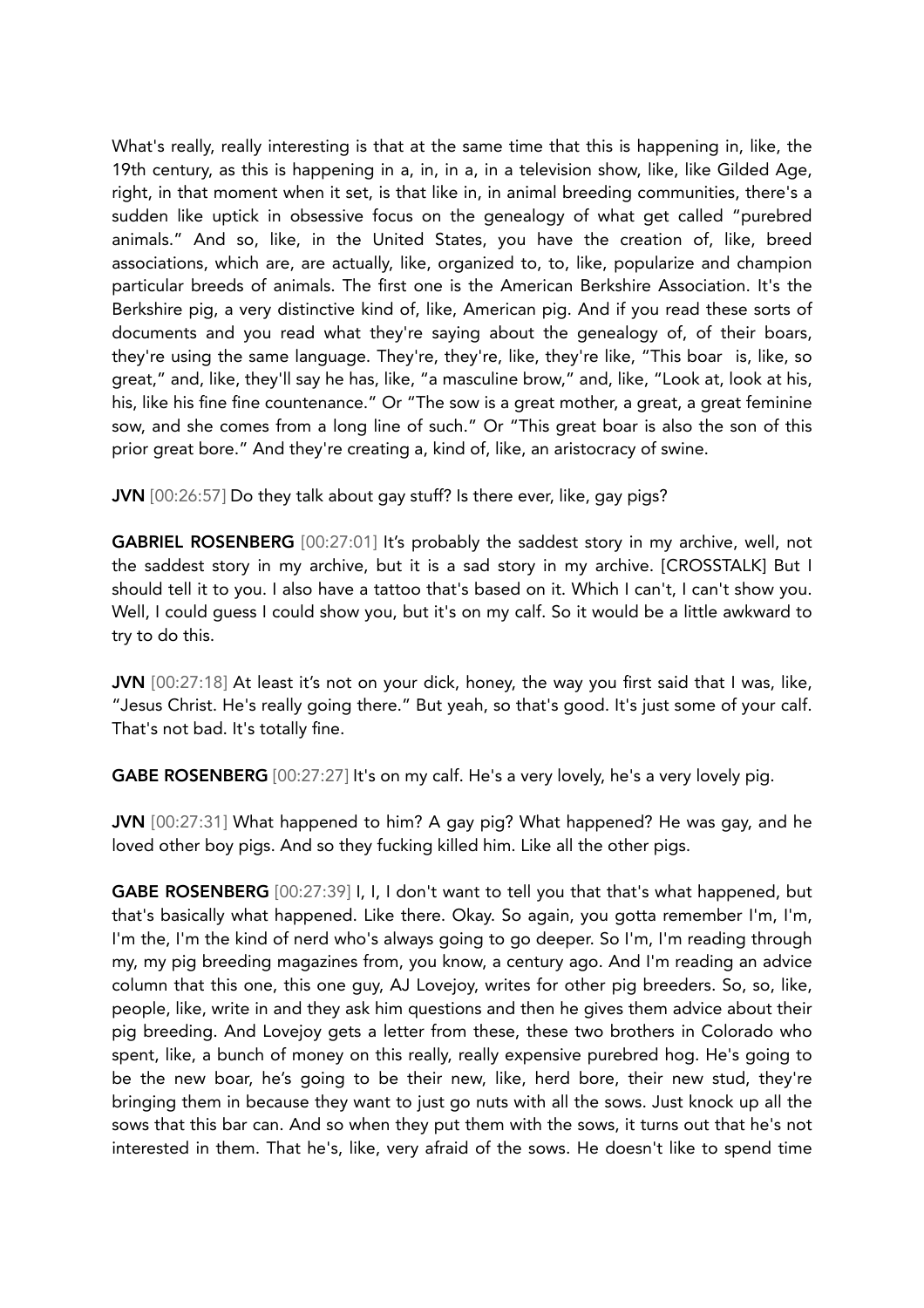with them. He's very timid. This is how they're describing him. I haven't met the pig, so I don't know if it's true.

But he instead likes to spend all his time nesting with the old boar. So this is the bore that's aging, and it's going to, going to pass soon. So it goes to the innocence with him and the Sessions are pretty irate about this. Pardon me, that's the name of the Sessions brothers, I believe they're pretty upset about it. They spend all this money on this pig and he won't breed. He won't get with the other, other pigs. So I, I can't tell you and they didn't document it whether or not like. He was getting humped by the old boar, what the story was with the nesting. I mean, I don't know. And we could anthropomorphize that and, like, assume that there was a kind of, like, sexual orientation or something like that, but we don't really need to do that. The only thing we need to note is that, like, what does Lovejoy tell them? Like, Lovejoy looks at it. And he's like, "Well, you can give them this herb called Damiana, which tends to be an aphrodisiac for pigs. And this may arouse in the pig, some lust and some desire, and maybe he'll go get busy with the sows." But, but he's pretty, he's, like, kind of skeptical. He's kind of, he's pretty "meh" on that idea. And he says, "No, really you probably should stop wasting your time. You should castrate them, fatten them up and send them off to, to the feedlot."

That's, there's a really powerful lesson there that I think is quite important for people to think about, you know, same sex behavior as well-documented in, in, and among animals. There's just no doubt about that. Like, it's, it's extraordinarily well-documented, the reasons for it are debated. It's contested, different, different scientists have different arguments about why, why it happens. If it serves a functional purpose, if it's something genetic, but it happens. We don't have any doubt about that. The context of, like, industrial agriculture, interestingly enough, is that, like, it reduces animals in some senses to either meet on the one hand, which is just creatures to die, or if they're breeding animals exclusively to their reproductive role. Right. And that means that, like, when an animal doesn't fit its reproductive role, it gets immediately slotted into the other. You can sort of, like, I suppose, like, exaggerate that story in some senses or, or exaggerate the sadness of it, you would want to note that like, whatever happened to this pig, and he probably got eaten, it's the same thing that happened to the overwhelming majority of other pigs. So it's not a unique fate that he suffered, but it is to sort of note that there's an implicit way in which kind of like an assumption or an enforced form of heterosexuality operates in that space.

JVN [00:31:34] Like, your worth is based on how effective… and yeah. So, ew.

GABE ROSENBERG [00:31:43] Well, it's not surprising then that eugenicists also then are really agitated about homosexuality. And that they regard, like, homosexuality as one of the defective traits that needs to be eliminated. And in fact, they posit, many, that homosexuality should be grounds for coercive sterilization, which is by the way, like, conceptually kind of a nonsensical position, because, like, ostesensibly…

JVN [00:32:14] We're not gonna go get a girl pregnant anyway, honey!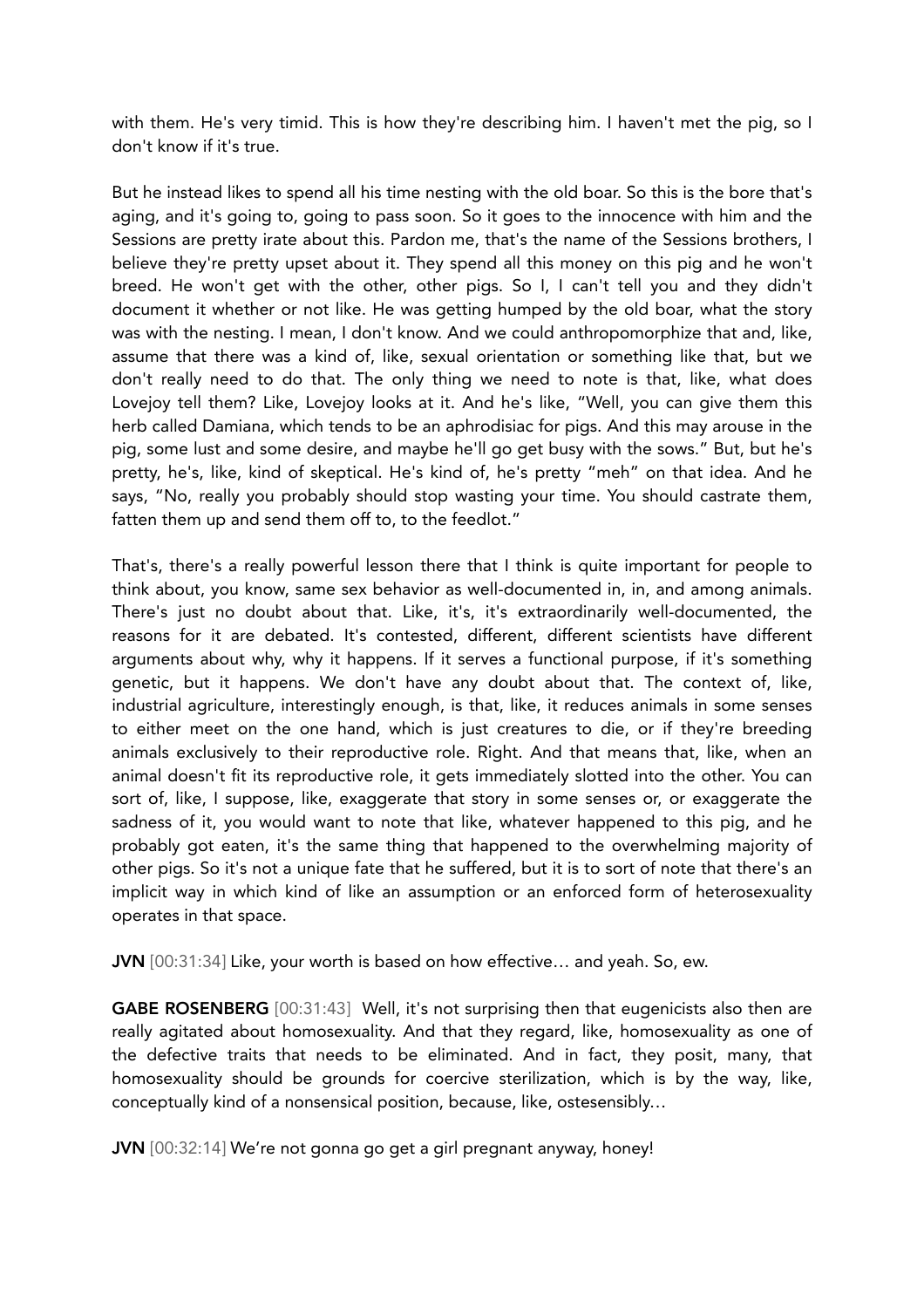GABE ROSENBERG [00:32:16] Right, right. That's, it's sort of, something else is going on there. Right. It's it, the argument sort of, like, collapses in on itself, but, yeah, they, the, there there's a similar, there's a kind of, like, echo across these spaces where creatures are being reduced to their value, their worth, their, their dignity, if you want to call it that, is to reduce to what they can do as far as reproduction is concerned. And that's, that's what life is like if you're a breeding stock animal. And by the same token, you look at all of the victims of the human eugenics movement. And the question is always, like, "What kind of offspring while they reproduce? What kind of traits will they pass on?" And their worth, there is again, being measured according to their reproduction. And that's the justification for all kinds of violence, really, really horrible, abominable stuff. And not just in the United States, the eugenics movement travels. It really has its strongest institutional origins in the United States, but it's foundational in a lot of ways to how things proceed in Nazi Germany, where they are also explicitly eugenicist. And in those cases, it's not just coercive sterilization. It's also euthanasia. It's also actually putting people to death who are perceived to not have value as reproductive members of society. That history is also is, is, is really complex. Some of the people who help that transmission and connect the United States to Nazi Germany. They also got their start in livestock breeding.

JVN [00:33:57] Really?

GABE ROSENBERG [00:33:58] I can talk about Harry Laughlin, who's one of the figures, he's pretty key for this.

JVN [00:34:01] I guess I don't know why I'm shocked, but wow.

GABE ROSENBERG [00:34:03] So Harry Laughlin is a guy who grew up in rural Missouri. So not, I mean by Midwestern standards, not too far from where you grew up and actually not that far from where I grew up; I grew up in Indiana, so there's a nice big stretch of Illinois separating us. But he grew up, he grew up in Missouri and in his early career, he was like a vocational agriculture teacher at a school that would, that is now known as Truman State University.

JVN [00:34:35] Oh my god!

GABE ROSENBERG [00:34:36] Yeah, he's a Truman State guy. That's where his, that's where his papers are. I have to go, I have to go to Kirksville, I believe, in the very near future.

JVN [00:34:46] Kirksville-Ottumwa honey. [CROSSTALK] Yes, girl. Yes! I, my hometown, like, Kirksville-Ottumwa! It's, like, part of the, like, the TV station goes there!

GABE ROSENBERG [00:35:01] Wow, okay! Well so he, he's, like, teaching agriculture, so he's, like, he's in the community. He's teaching people how to be farmers. He gets really, really interested in cattle breeding and the genetics of cattle breeding. And this is, this is the very early 20th century. And he writes a letter to this guy, Charles Davenport. Charles Davenport is a scientist, at the time, who works at the, at an institution in Cold Springs,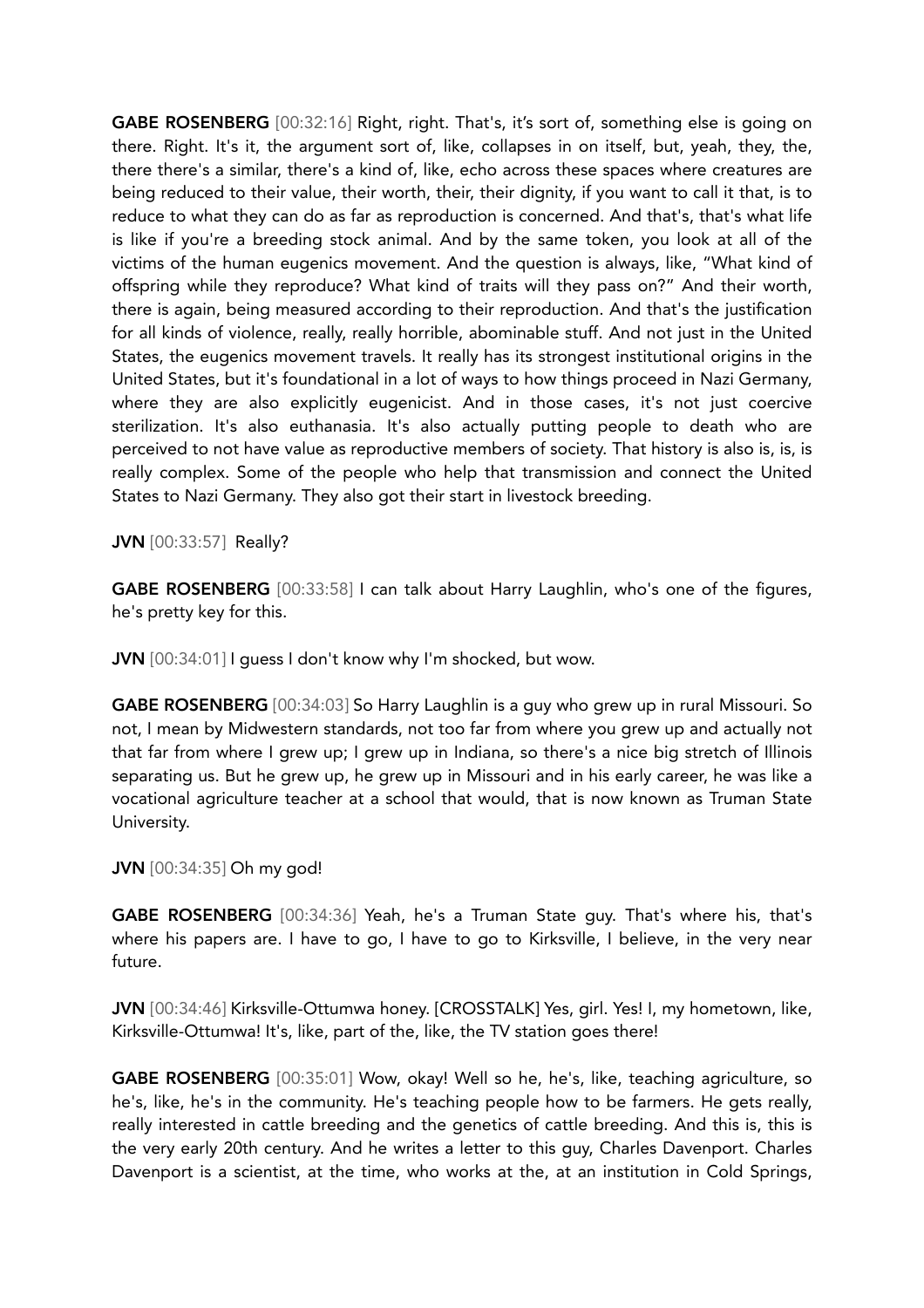Harbor, New York. He's sort of, like, the preeminent American intellectual on the question of eugenics and basically like Loughlin writes to, and is, like, "I'm really interested in genetics. You know, can, should I come out there?" And, and he does. And he travels out and he becomes Davenport's right-hand man. And he has this, long-term kind of very, very sincere interest in cattle breeding and also horse breeding. He works a lot on horse breeding and these are his two things that he's super, super interested in. He spends a lot of time over the course of his career. With one big exception, in addition to those two things, she is obsessed, absolutely obsessed with human breeding and human eugenics. He becomes the architect, first of the California Sterilization Law, under which the largest number of people in the United States were sterilized. It's a state law in California. He's the architect of it.

## JVN [00:36:24] What years was that?

GABE ROSENBERG [00:36:26] This is in the 1920s when this happens. And although the majority of those sterilizations actually continued after 1950, which is an important thing to remember. We sometimes think that all of this is the ancient antiquated past. It continues, the majority of sterilizations actually happened after, after World War II. And you know, like, Loughlin is, he's doing that. He's, he's an architect of, or heavily involved in lobbying for immigration restriction, and explicitly along national origins, racialized national origins. So he's trying to restrict immigration in the 1920s to only people of Anglo-Saxon descent. And, and then, in the late 1920s and into 1930s, he's involved in ongoing correspondence with, with scientists and bureaucrats in what becomes Nazi Germany about how his course of sterilization law works. And so there, there is a, there is a line here, like, like, there is a genealogy where he's starting out thinking about, "How do I organize the reproduction of cattle?" and the question keeps getting bigger and bigger and it pushes him further and further along where he starts moving in the direction of thinking to himself, "Well, you know, I have a right to decide how cattle will, will reproduce. And I think these people are less, less than humans. So I ought to be able to decide how they will reproduce as well." And that's the sort of, like, mental logic that he gets trapped in. And again, it's a, it's a really sinister story. It's a, it's a really, kind of appalling set of circumstances, but it's not particularly unique. That history is pretty thick.

JVN [00:38:14] So speaking of that, scary. One thing that, like, has been a running theme of this podcast is as different we think that things are, how similar things still are. And just, like, how, like, in rural America, there has always been LGBTQ people. It's not always been conservative. There has been diverse people just like me in rural America. Just like you. Just like all people within the LGBTQIA+ spectrum that are in rural America. But for reasons like we've already said, if there is access for those people to, like, not be there, sometimes they take about other things. People in the LGBTQIA community are really happy in rural America and would never leave and like really love their home and, like, want to be there. And those people are so often erased and their histories are so often erased.

A lot of these ideas around eugenics are still around now. You know, the people are still kind of into this stuff, and it's not, I mean, even now, it's, like, you know, 23andMe, this and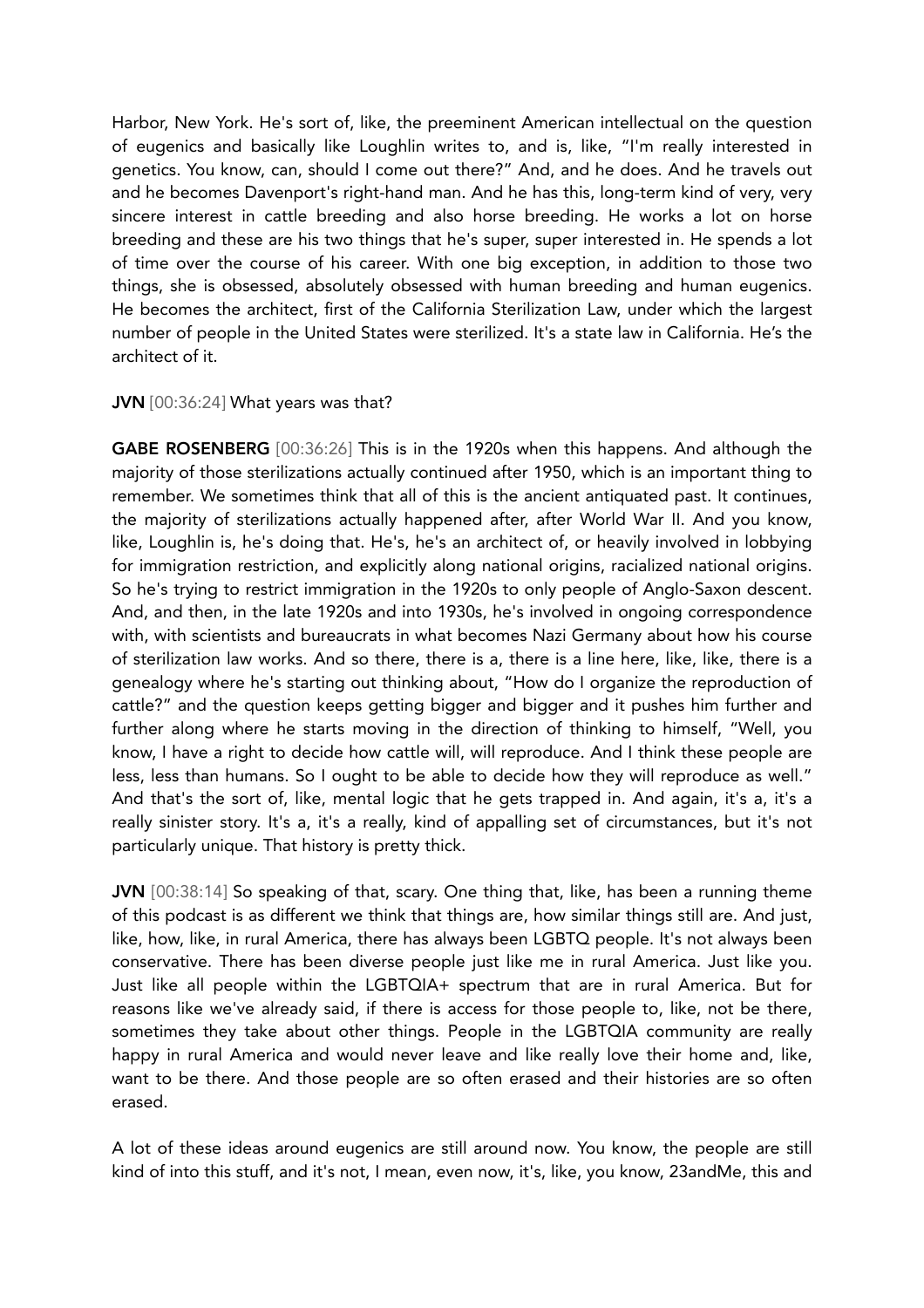that, really wanting to understand like even how they say in The Gilded Age, you know, "My, their whoever was on the Nina, the Pinta, the Santa Maria," like, I feel like my family is like, "Oh, we were, like, related to Benjamin Franklin." I feel like there's always like some white people always love to say like some fucking founding father that they were, like, related to. And what I just does that, I just loathe it! So moving on from that, ha! This is a really a hard left turn. How have views on human sexuality affected the livestock industry specifically with anti-bestiality laws.

GABE ROSENBERG [00:39:53] We're, we're, we're going for, we're going right for it! So this is, this is really complicated, but I'll try to, I'll try to keep it relatively simple. Okay. So it, it used to be in the colonial era that same-sex intimacy was criminalized under a statute that was called a sodomy statute or crimes against nature statute. Right. And this was, like, an omnibus statute that forbade any kind of non-procreative sex act. So, so, like, sex between two men, that's illegal. But also it was, like, oral sex, can't do oral sex. That's, that's a form of sodomy. One of the varieties of sex acts was also like beastiality, right? So that's actually classed under, under crimes against nature and sodomy statutes. And so a lot of these laws are around for literally centuries, right? They're, they're, they're, they're put onto the books in some form or another going as far back as to, like, the 17th century and they sometimes get modernized and updated in various ways. But they continue on basically uninterrupted up until the 1950s and 1960s.

And in the 1950s and sixties, you have members of the medical community coming forward with various other kinds of social activists who are saying that, like, criminalizing consensual sexual behavior is really, really damaging. And some medical professionals would, would add the caveat and they would say, "Well, if homosexuality is wrong, it's best treated through therapeutic or medical means, we shouldn't involve the criminal system." So in the 1960s, there's a movement to repeal these sodomy statutes and it's, it's not entirely successful, but it's pretty successful. And so a number of states take their sodomy statutes off the books, and a number of crimes against nature statutes bite the dust. So when this happens, a lot of the states didn't realize that they were also decriminalizing bestiality, or perhaps if, if an individual legislator was aware of it, they just thought it wasn't a big deal because it wasn't happening a lot. And so basically then what happens is that in the 1980s and into the 1990s, you get really publicized, gruesome incidents of bestiality and people want to prosecute them. They want to hold the people who are doing it responsible, often for, for, for harming animals. Right. And they find out that they don't have a way to do so in the law that a majority of the states in roughly 1990 or so don't have a statute that criminalizes beastiality. And so they want to do, they want to do something about this.

The Humane Society eventually gets involved in it as well, but there's a number of reformers who come forward to pass laws, to breed criminalized beastiality. And it's a little bit idiosyncratic because people, when they see this, they're like, "How is it possible that in 1990, this, you know, this state didn't, didn't have a law against beastiality?" Well, it's because they had accidentally decriminalized it and didn't realize it, for the most part. Regardless, the initial efforts to do this are unsuccessful and they're unsuccessful in no small part because the agricultural lobby, at least in a few instances, is putting pressure on people not to pass the statutes. And the question is why, like, why would they be doing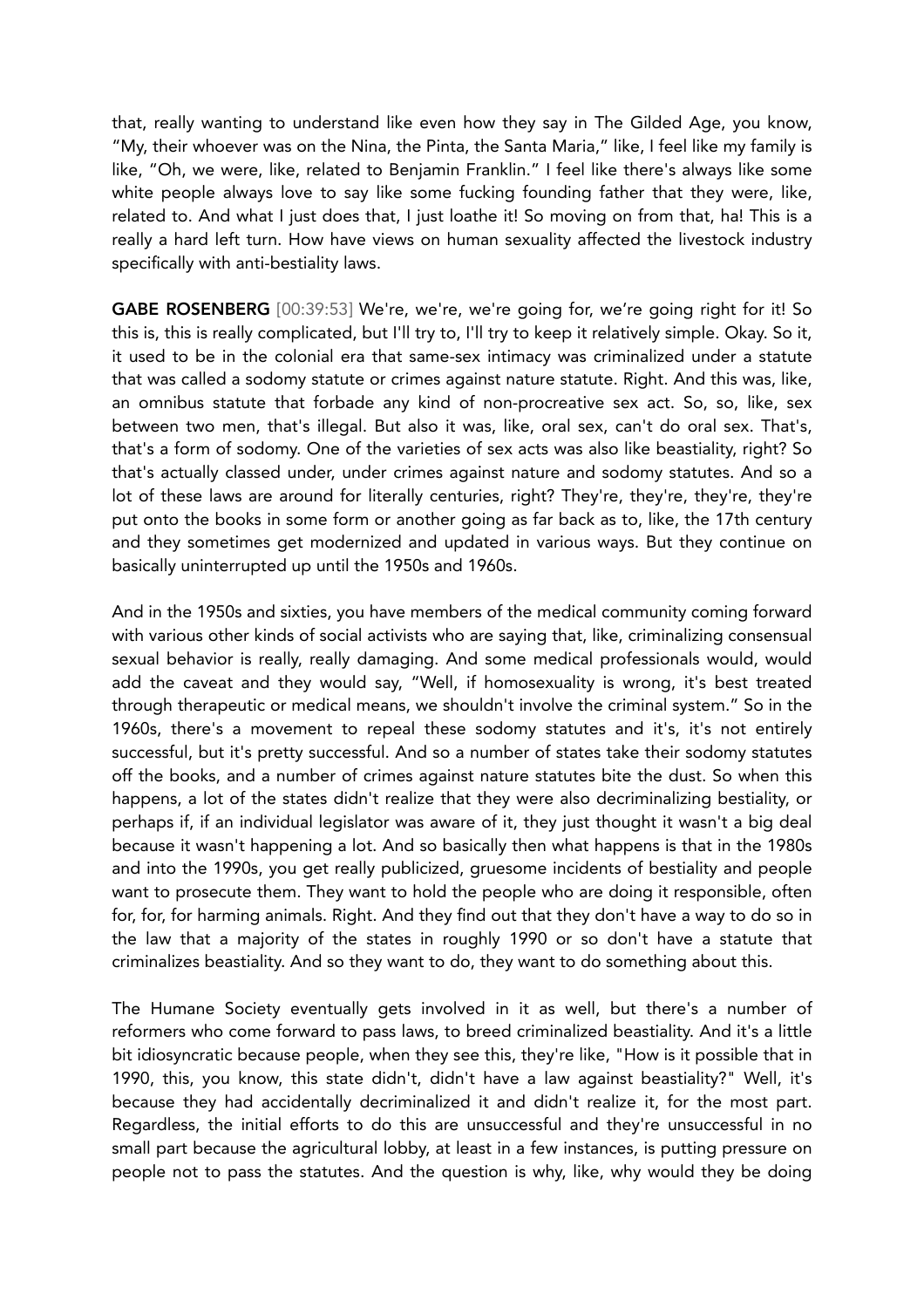this? Why would they be saying, "We don't want that to be, to be criminal." Well, the reason is this: these statutes, how to have very, very precise language about what kinds of acts were forbidden. And so what they were doing is they were taking a general definition for sexual contact and they were applying it in an inter-species context, which meant that not only were you forbidding, like, human genitals for making contact with animal bodies, but typically for sexual contact, you also forbid the wielding of, like, a foreign object or instrument and it's use to penetrate, like, another person.

It turns out that at this point in American history, certainly more than 80% and now it's more than 90% and reaching about 95% of all pigs in the United States are conceived through artificial insemination. In other words, they couldn't come up with, like, a statute that would pass sort of like the legal test of criminalizing the human behavior they wanted to criminalize without also accidentally criminalizing a bunch of agricultural acts that they wanted to keep legal. And I don't want to, like, suggest that people who artificially inseminate pigs are, like, like, have a desire or a sexual desire to do so; for the most part, they're very, very, like, low paid workers. Like, that's actually, like, the reality of that, of that kind of labor. But I think it's really, really revealing and quite interesting that the way that this gets resolved is that when the laws eventually do get passed and now bestiality is illegal, I think in 49, if not, yeah, 48 or 49 states, I don't know the legal status of it in the the final couple of states to do this. But in virtually all the laws that have been passed, since 1990, they categorically exempt animal husbandry and agriculture.

So to sort of pivot back to what I was saying before about like, what does it mean to live in a world in which we're responsible for which we collectively, as, as the people of the United States are responsible for reproducing 10 billion sentient creatures every year, and organizing that sort of reproduction, is that it really begins to blur the boundaries of, like, our own contact and intertwining with those animals where it suddenly becomes difficult to sort of, like, distinguish between these things. And that's, that's really the, the, the sort of shock of that moment in the law, where if you read your state's anti-bestiality statutes, sometimes called, "animal sexual assault statute," "interspecies sexual assault statute," you will probably find a categorical exemption for agriculture. And another way of putting this is that the farm lobby is actively rewriting your beastiality laws.

JVN [00:46:23] So, because this is all so complicated and you know, for me, I'm always, I think context is obviously always important in trying to understand, like, what the intent was, what the impact was, but it feels like the more I learn, the more I realize that, like, the intent of the impact, even if they thought their intent was good, it was super bad. And the impact was, like, even worse, like, just really fucking bad, like, just so many bad decisions, just more bad decisions. So what can we learn from farming about what it means to be human and non-human? And what can we learn about what it means for, like, who should be in charge of reproduction, for instance.

GABE ROSENBERG [00:47:18] I want to probably address the last part of the question first. Which is that I think the most important sort of lesson that I can draw from this, is that controlling reproduction is a way of exercising power. And agriculture is one of the ways in which humans have exercised power over the non-human world. That's what it means to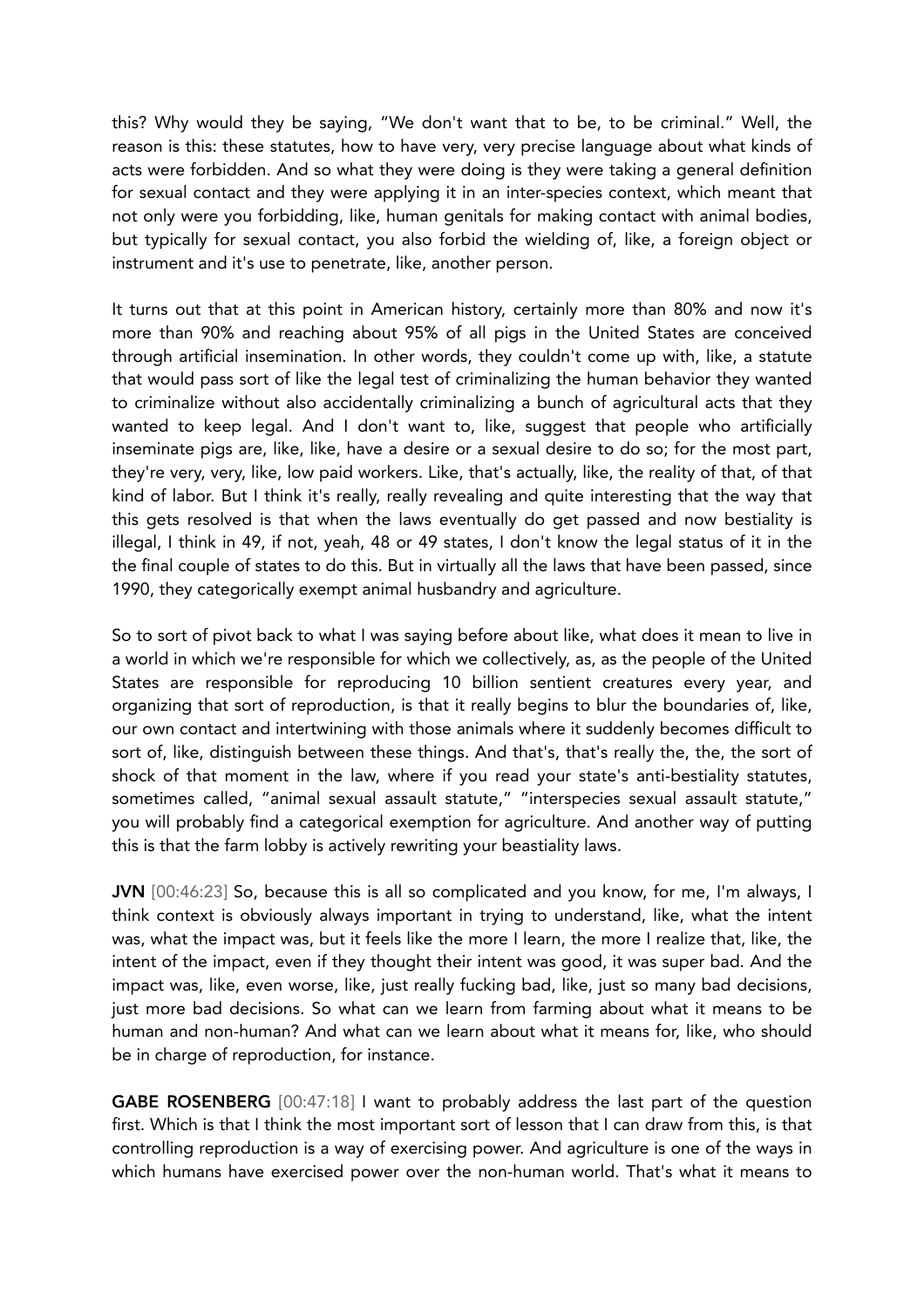subjugate the interests of, of animals or plants and to put them to our interests. That's an exercise of power. When I think about that question, so, like, "Who should be in charge of reproduction?" Well, if you're uncomfortable with that subjugation and you think that, like, subjugating non-human animals to human sort of whims is a bad thing, then you ought to be concerned with how we control the reproduction. That's where, that's one of the key places that we exercise power. But then it also sort of leads us into some interesting directions because the category of, like, "human versus non-human" isn't necessarily like always a stable category. Like, not everyone has always been recognized within that category of human. Not all humans have gotten to be human, right. That, that we know from sort of, like, not only American history, but world history as well, that there've been numerous times in which people have said, "Well, we're going to treat this, this group of people worse because they're not fully human, they're subhuman in some way."

And so, like, if we take it from that sort of perspective, then I guess what I would say is that, like, it's incredibly important that we think about how we exercise reproduction. Not, not just because we want to serve the interests of animals, but also because, like, we need to have a more sort of, like, comprehensive understanding of how precarious that status of being human really is. That, that the real danger of the thing that we ought to, we ought to kind of, like, keep in the back of our mind is that we don't know that we will always be regarded as human, right? That these, that these. These categories are not always so selfevident and so transparent that like, it's, this long-term kind of engagement with the nonhuman world tells us just how porous these things are. And so to, you know, to, like, gender queer people and to sexually non-normative people into like, like people like you and me who have, like, experienced homophobia, like, one of the things that we're experiencing there is in a very deep sense, people questioning our full humanity, right.

And when I said before, you know, about how, like, "What is the premise for questioning my full humanity?" Well, it's saying that, like, how I desire or what I desire is wrong because it doesn't, doesn't contribute to reproduction. I see that by and large, it's sort of like pretty interwoven with the same kind of, like, instrumental view that, that, like, I get to control your reproduction, that I get to judge your worth on the basis of, like, how I think your reproduction is valuable. I don't take the stance that, that means that all farming is wrong. That's not, that's not all my, my political sensibility about this site. I obviously, like, we need to generate, we need to grow food, like, farming does that as well. But I would be sensitive to the fact that, like, we should be very careful and very mindful of, of how we use reproduction as an instrument of power. And I, and I think that that's something that everyone can sort of think about that, that, like, that's part of the story of the food system. If you're not, if you're not accounting for those problems, and if you're not accounting for those exercises of power, then you're not giving it your full thought.

JVN [00:51:17] One thing we haven't got to talk about so much that honestly Gabe, would love to have you back for another whole episode on, and I'm dead serious about this. If we could find some, like, queer rural farmers from like the 1800s or 1700s, and like do little deep dives into, like, who they were, what their stories were like, what their political ideas were at the time, like what they like, why they went to the farm. Like, I think that would be so interesting to dive, like, to do our own Gilded Age of queer farming and like what was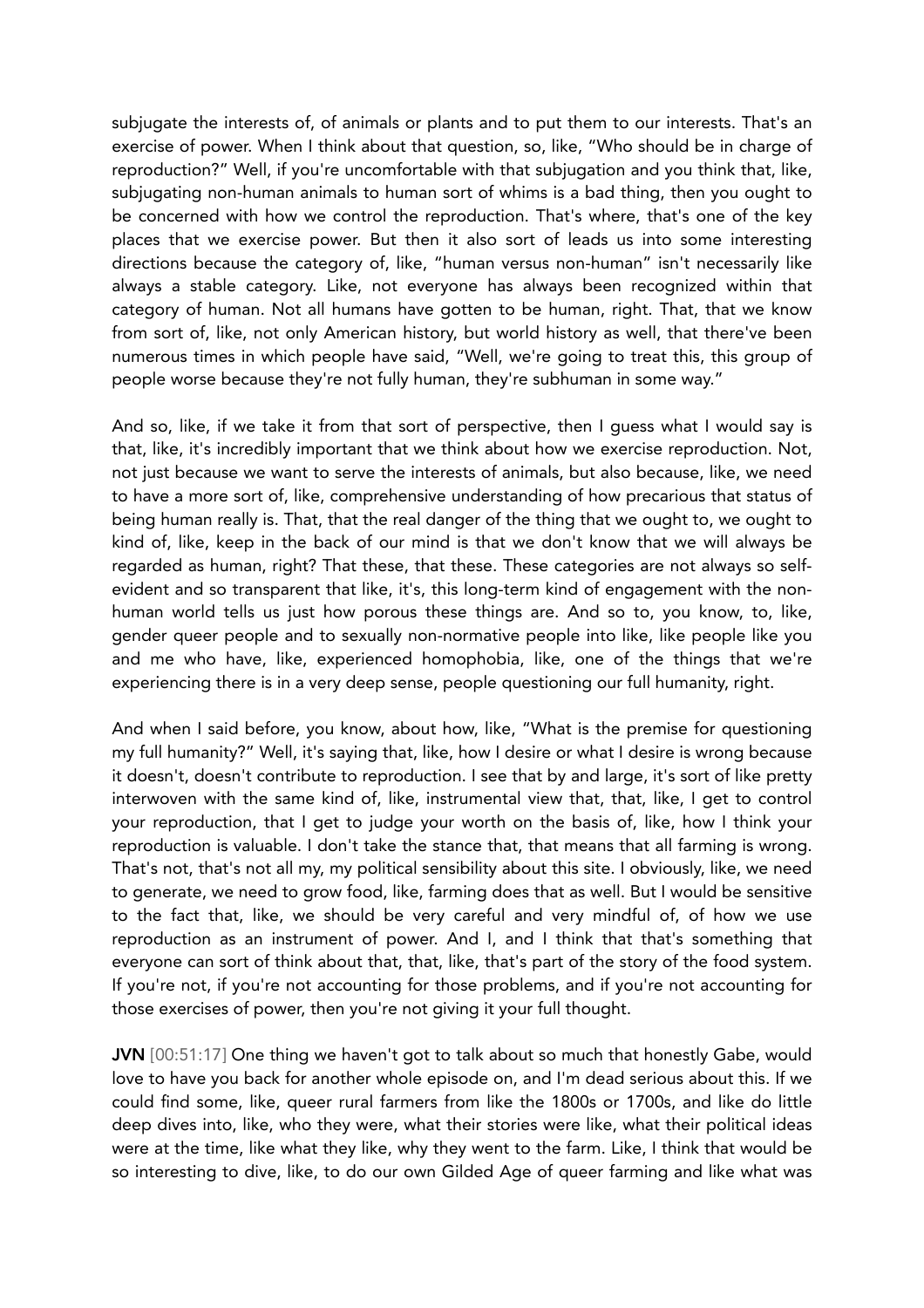going on at the time? [CROSSTALK] Right. So if you can, so that's, that's a pitch right there. So let's have you back for a second episode. We used to do some night researching and we'll, ga, ga, ga! I'm obsessed. That means, like, the beginning, middle end ended up like either one person's story or three different people's story. It depends on what your bias of sets. Let me know if you need help researching, cause mommy, will. Okay, back to this interview: contemporary farming, farming of today, how do we see, like, people within the LGBTQIA+ community pursuing farming? And what's, like, on the forefront of, of equality and equity and farming for people and non-humans?

GABE ROSENBERG [00:52:32] Yeah. Well, so just for starters, the overwhelming majority of farmers in the United States, are. And I, I, I don't, I don't say this as, as, like, a judgment or anything, like, this is just descriptively accurate, relatively old, like, 50+ actually 60+ is the, is the median age, white and well above median household wealth. The median farm household has a, has a wealth about, I believe, roughly seven times the national median. So farmers tend to be relatively wealthy, according to USDA statistics. If we were to, like, parse that and try to, like, figure out how many LGBTQ people are also farmers, it would be pretty tricky. And I don't know if there are really good, reliable statistics on it. One of the things that I do know is that compared to that general population, new cohorts of farmers are somewhat more likely to identify as LGBTQ. So there is a growing cohort of people who, who do so identify and want to be farmers. It's likely that they're struggling. Like, this is a, it's, it's a hard business to break into, which is one of the reasons why those people tend to be disproportionately wealthy. But, but they are there, they do exist. And I think it's, it's an interesting question to ask kind of, like, why, like, like, why, why are we seeing a growing number of people who are invested in that?

And there's really good sociological research on this and it suggests that rural America, as a social space, is a lot more complicated than we've been led to believe. [CROSSTALK] That patterns, patterns of family life and gender performance are much more complicated. That there's a long history, for example, of acceptance, of, of gender variance, particularly amongst women. And so that's like that has a long, deep history in rural America. There's also the fact that, like, although we think of rural America as being this holdfast of traditional values, it's actually the case that, like, if you look for example, at comparative rates of, like, children, born outside of marriage, that the rates are actually higher in rural America in comparison to urban America. And when corrected for, like, age it's, it's really, really significant. In other words, this idea that, like, there's a nuclear family and that that's how rural America is actually organized doesn't have a tremendous amount of sociological reality. To the extent that those families exist, they exist as proportionately in suburban America first and foremost, and then to a lesser degree in urban America. So, so, there's a lot more going on in rural America, as far as family life is concerned than we've been led to believe it's, it's not this sort of, like, you know, plain and boring vanilla space. It's a much more complicated social fabric that really needs, I think, kind of, like, serious thought and attention. And that's part of the, part of the reason why I study it to be quite honest with you, because I think it's badly understudied.

JVN [00:56:01] It really does need it! And we're seeing, like, the divisions and like the lack of understanding for rural America come up in so many different ways. I mean, I think that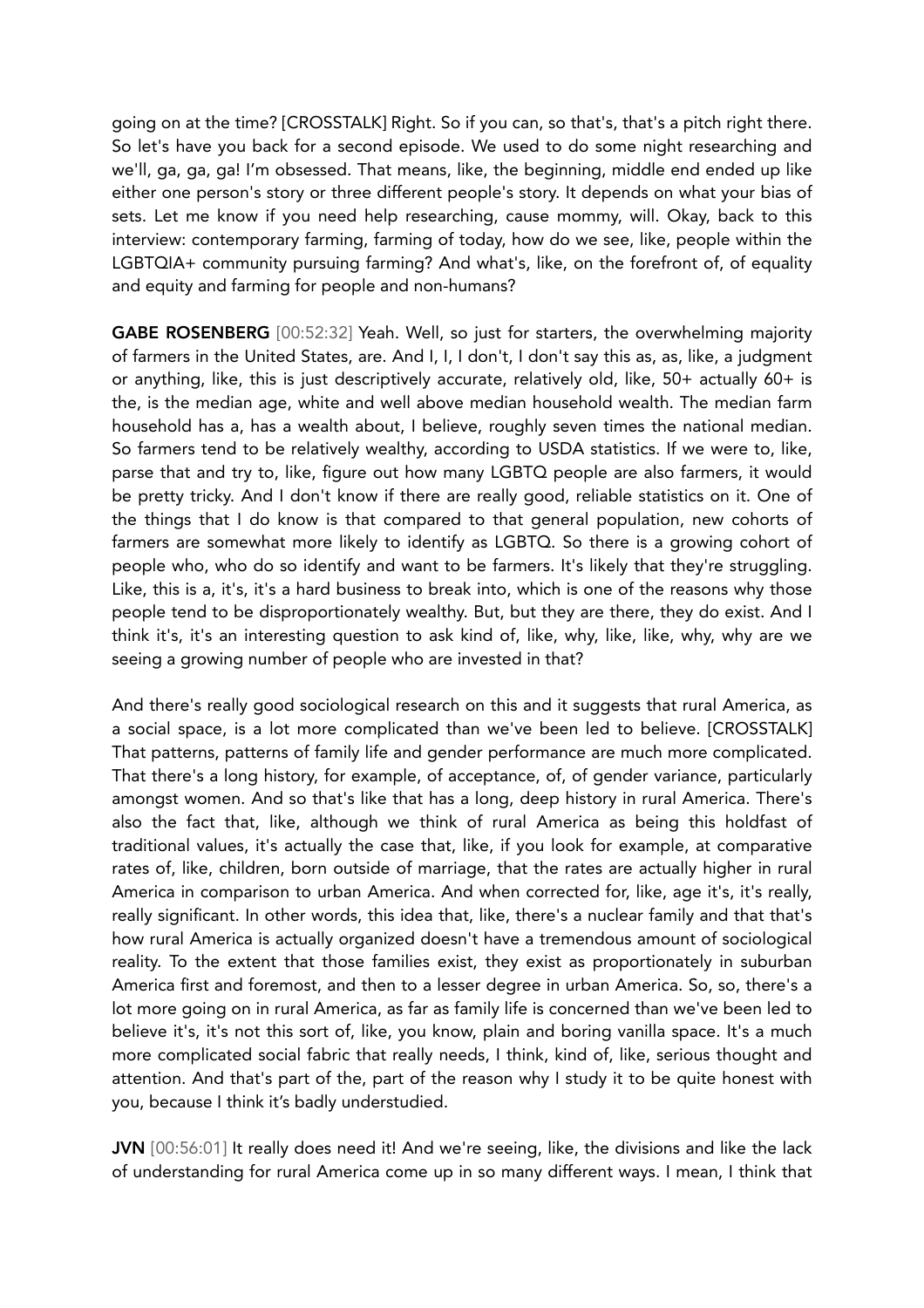that's part of, like, this huge resentment of, like, these anti-trans bills that are happening, so much that, like, the "Don't Say Gay" bill there's, there's a lot of, like, underestimating and just under reaching out to rural people who are being fed so much vitriolic garbage about gender and, and, and all sorts of things. And there's really no, like, reparative work that's well, not enough reparative work that's being done. Okay. So as we start to come to an end, how has this work impacted your understanding of gender and sexuality as a whole?

GABE ROSENBERG [00:56:45] So I guess I would just say that I think that, it's, it's drawn my attention away from what I would say are kind of, like, the predictable logics, the assumption that the, that how we think gender and sexuality is organized in this particular moment in history must be the way it always was. And honestly, that's the story of my research is that, like, I found that when I turned to the question of, like, "What does sexuality look like? Or what does the organization of gender look like?" And I took it to a place that I thought, didn't have a, you know, like that, that history didn't apply there, you know, like, "Rural America, what's, what's there to say about that. You know, that's, that's just the way things used to be. That's, that's the natural organization of, of a, of a family of gender and sexuality. There are no gay people there." When, when I actually bothered to ask the question and I moved myself outside of that, of my familiar frame of reference, I found that I was, I was learning, like, really, really profound things about not only how much difference there can be, depending on the sort of, like, social context. But that also it, like, it sort of resonated back and then made me think differently about how sexuality and gender work in the more familiar environments or more familiar places. So in other words, I thought differently about it. Which is to say that I thought a lot about, like, "What about the environment of cities? And what about like, what about thinking about the non-human world in cities? We tend to think there is no kind of like non-human in the city, that that's the space of industry, but in fact it's all around us. How does that, how does that fit into, and sort of like, make us think differently about the world?" And I, and I don't know that I'm done with those thoughts, but, but that's the direction I'm headed in.

JVN [00:58:44] So I think I read something that said that, like, in the seventies, wasn't there, like, 1 billion, like, cows or something. And now it's, like, like, the amount of animals that we make and consume has skyrocketed from, like, the seventies to now. It's, like, and it's not proportionate to the amount of new people that there are, like, we eat way more meat than we have previously. So what do you think needs to happen to change, to make a more just food system? Is it, is it the USDA? Is it…

GABE ROSENBERG [00:59:16] Yeah, so I, I, I wrote an article in the New Republic a couple of months back with one of my regular coauthors Jan Dutkiewicz, called "Abolish the USDA." So the short answer to you is that the USDA does not pose much of a solution because it's, it's largely been subject of pretty intense regulatory capture by a lot of the worst players in agriculture. What needs to happen as far as, like, a more just food system. First and foremost, we need to pay workers. And we need to expect less taxing labor from them. So less work for better pay. That's the first thing. The second thing is we need to recognize that, that those crucial workers are often people who are selling their labor to farmers, right? So farmers may own farms, but they frequently hire agricultural workers.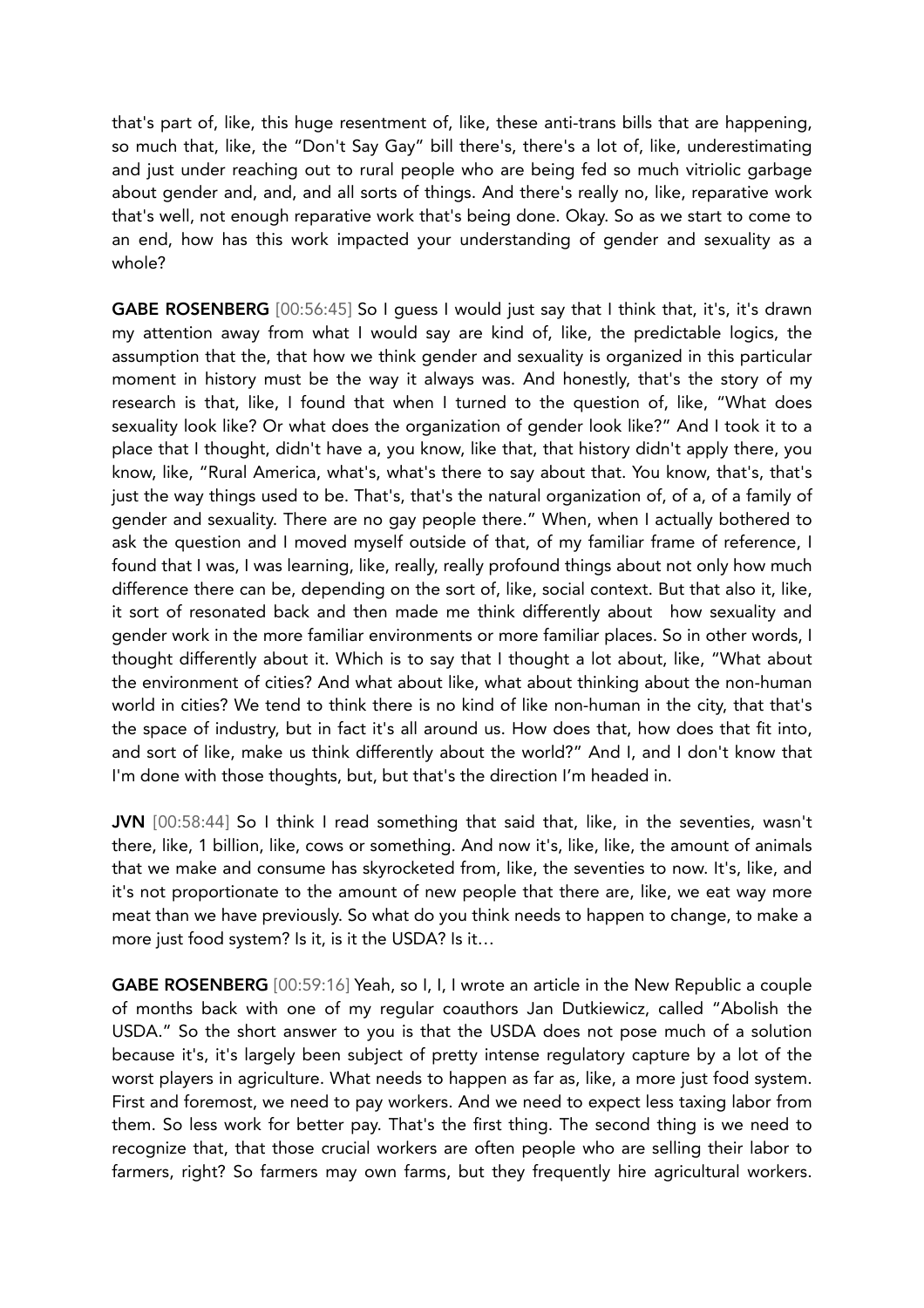Those workers are some of the worst compensated and most difficult forms of labor in the food system. It also includes the people who work at fast food chains. It also includes the people who work at your local Kroger, right?

These are the people who we kind of need to center in our analysis to get better food justice, but beyond the people, this is what I will tell you. Like, no matter how you may feel about it as like something that you do or do not want to eat no matter what your appetite for meat is. I can tell you right now that the meat that you're eating almost certainly does not reflect its cost to society as a whole. Most meat that is consumed in the United States is produced. And priced very, very cheaply because it doesn't reflect the environmental harm, the public health harm and the harm in terms of the suffering of the actual sentient beings who wind up as meat. And if we priced for those things, meat would be a lot more expensive. And you would probably, I don't know if you would eat less of it. I mean, I wouldn't, I, I don't, I don't need it now, so I wouldn't eat any more of it, but like most people would probably eat a lot less of it. And my sense about that is that it would be a much better for the world as a whole.

JVN [01:01:24] So you don't do no crabs on it. You don't do no fishes. They're just all too sentient? Like what about an egg, honey?

GABE ROSENBERG [01:01:31] I don't want to get too deep into my dietetics, cause that's not what it's about. I don't, I'm, I'm not about telling people what they should or should not eat.

JVN [01:01:38] You have to to tell [CROSSTALK] I just want to know what smart people do.

GABE ROSENBERG [01:01:43] Jonathan, I will eat an oyster. [CROSSTALK] And I have no problem saying I will eat an oyster. You give me, you set me down with, like, a plate of oysters.

JVN [01:01:49] I just had three last night!

GABE ROSENBERG [01:01:50] Oh my God. Oh no, no. I, I I'll eat like, like, a Gilded Age, like, robber baron! Honey, oysters and martini is all the dinner I need.

JVN [01:02:00] So, Gabe, if people have listened to this and they are just like, "I am infatuated. I am obsessed. I need to learn more. I want to go research with Gabe." What do people need to study? What do people, especially if you're thinking about going back into school, if you're not in school yet you're fascinated with these issues or you are not going into school. You just want to learn more about it. How can people follow in the footsteps of people that are researching these fascinating connections like you are?

GABE ROSENBERG [01:02:27] First and foremost, I would not encourage people probably to get a PhD in my field of study. I don't think that's actually a good way of doing it. What I would tell you is that there are a lot of incredible public intellectual resources that would give you a lot of texts. And, and that would provide you with a lot of things to read. There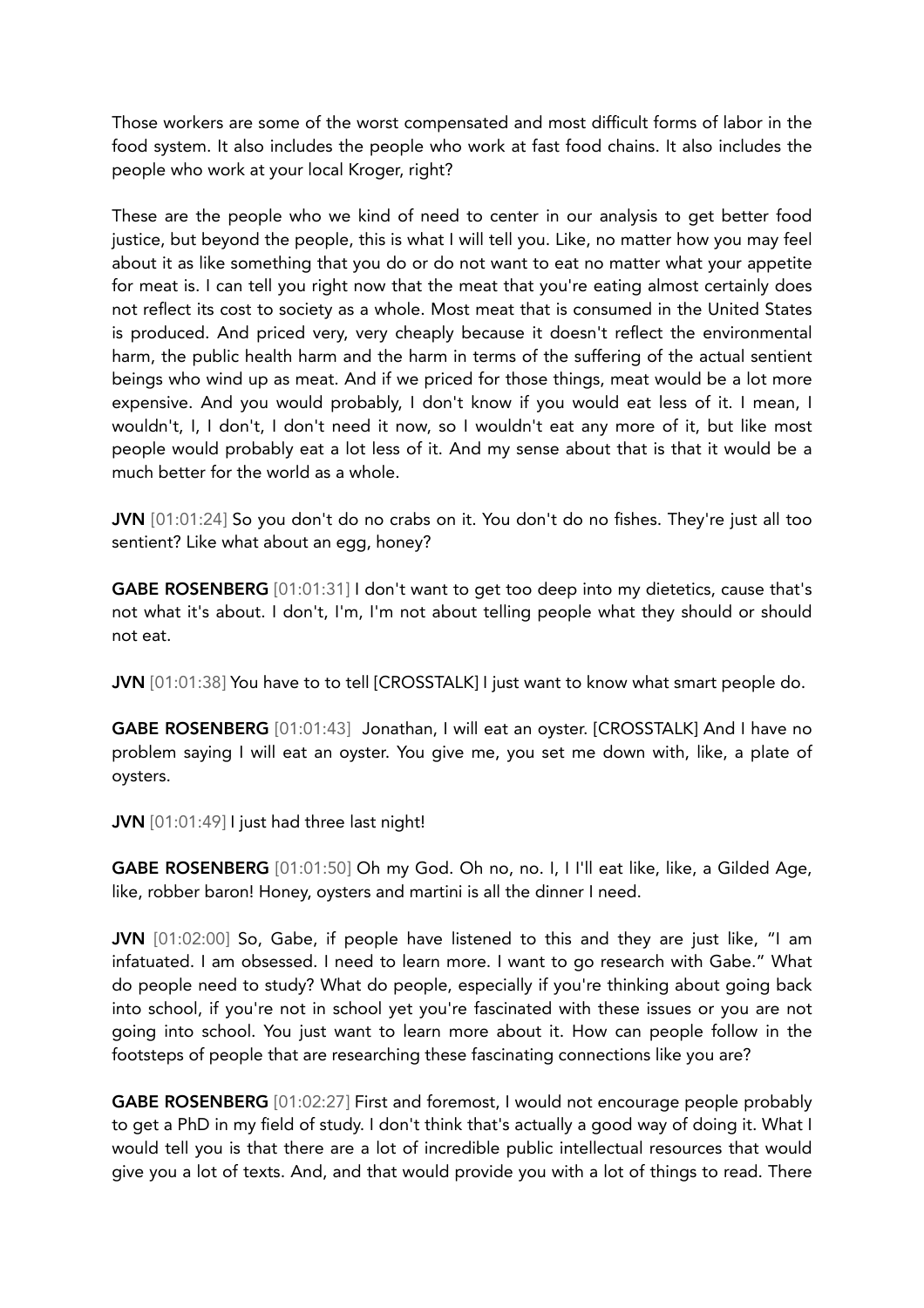are a lot of magnificent books out there just really, really interesting stuff that's already available. And I'll be quite honest with you. Obviously, like, some level of expertise is, is really good and you can only get it by getting a university degree, but there's just like a lot of really phenomenal scholarship already out there and already written on this topic. And so if you, if you want to, if you want to follow me on Twitter.

JVN [01:03:12] Your Twitter's popping though. I love your Twitter. It's so good. It's fascinating.

GABE ROSENBERG [01:03:15] People also have to be warned. I post a lot of my workout videos on there to have like a, like pushing, like, a lifting kettlebells, so I don't know.

JVN [01:03:24] My queens, you won't regret it. He's serving, he's serving muscles. He's serving modern gay historian realness. It's hot. Follow him. You'll love it, but you do post a lot of fascinating stuff too. It's like, I literally read your Twitter, I love it.

GABE ROSENBERG [01:03:39] And there is like, there are just a ton of really, really excellent other Twitter accounts out there that, that I retweet as much as I can. And then I would, I would encourage people to look at it. The other thing I would say though, is that like, you know, like there's two ways to go about it. Like you can try to, like, hang out with farmers, but you can do that. Like, I mean, a lot of my research starts from that sort of space. It's just like going and meeting people and asking, "Can I come hang out on your farm and see how things work?" I don't know. I, I mean, I think people should be hungry for those kinds of social interactions. I think it's actually really important. You're not gonna have access to some of the spaces that I'm talking about, which are the most industrialized, right? So you're not going to get to go to like an industrial slaughterhouse, like just by being, like, "Hey, can I come hang out here?" They're not gonna let you in.

But it is to say that like, you should look for opportunities in your community to create relationships that can support the kinds of people who are fighting for the interests of people who work in the food systems industry right now. Like, so, so like there are union organizers, there are, there are food, autonomy, activists, and those are the people like, like go, go talk to them and go find out what you can do to support what they're up to so that you can support, like, the people who are picketing for better wages, right? Those are the kinds of people that you want to get, you want to get connected to. And when you start doing that, what you find out of course is that like there's all kinds, there's all kinds of people. There's, there's, there's all kinds of LGBTQ people who are involved in this struggle. And they're going to start to tell you their stories. They're going to start to talk about, about why, in some ways, like, you know, sexuality and gender are also integral parts of that, that broader sort of movement and struggle. But that's what I would say, I would say, like, there's great, there's great activism happening right now. That is about, you know, like, getting better conditions for the people who feed us, the workers, like the people who do the work of feeding us and you got to learn about it and you gotta, you gotta get out there and you gotta help those people. That's, that's what it's gotta be about.